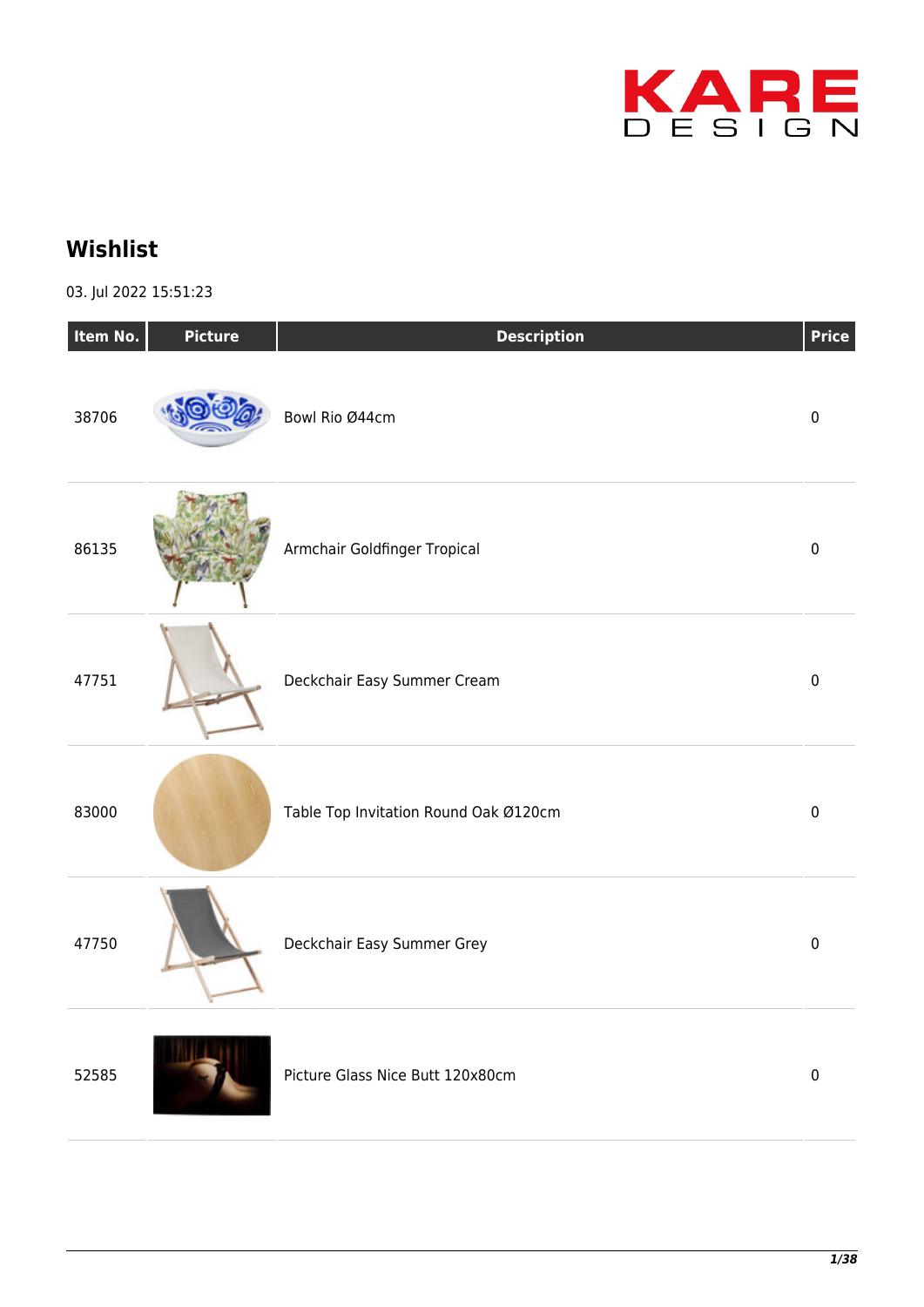| 67666 |    | Table Lamp Golden Goblet Ball            | $\pmb{0}$ |
|-------|----|------------------------------------------|-----------|
| 81266 |    | Brooklyn Walnut Table 90x175cm           | $\pmb{0}$ |
| 81260 |    | Laptop Desk Brooklyn Walnut 110x40cm     | $\pmb{0}$ |
| 81272 |    | Sideboard Brooklyn Walnut                | $\pmb{0}$ |
| 80672 |    | Bar Stool Thinktank Base                 | $\pmb{0}$ |
| 80759 | V. | Table Downtown Oak 100x220cm             | $\pmb{0}$ |
| 81264 |    | Brooklyn Walnut Table 80x160cm           | $\pmb{0}$ |
| 80636 |    | Bed Desire Velvet Silver Grey 180x200 cm | $\pmb{0}$ |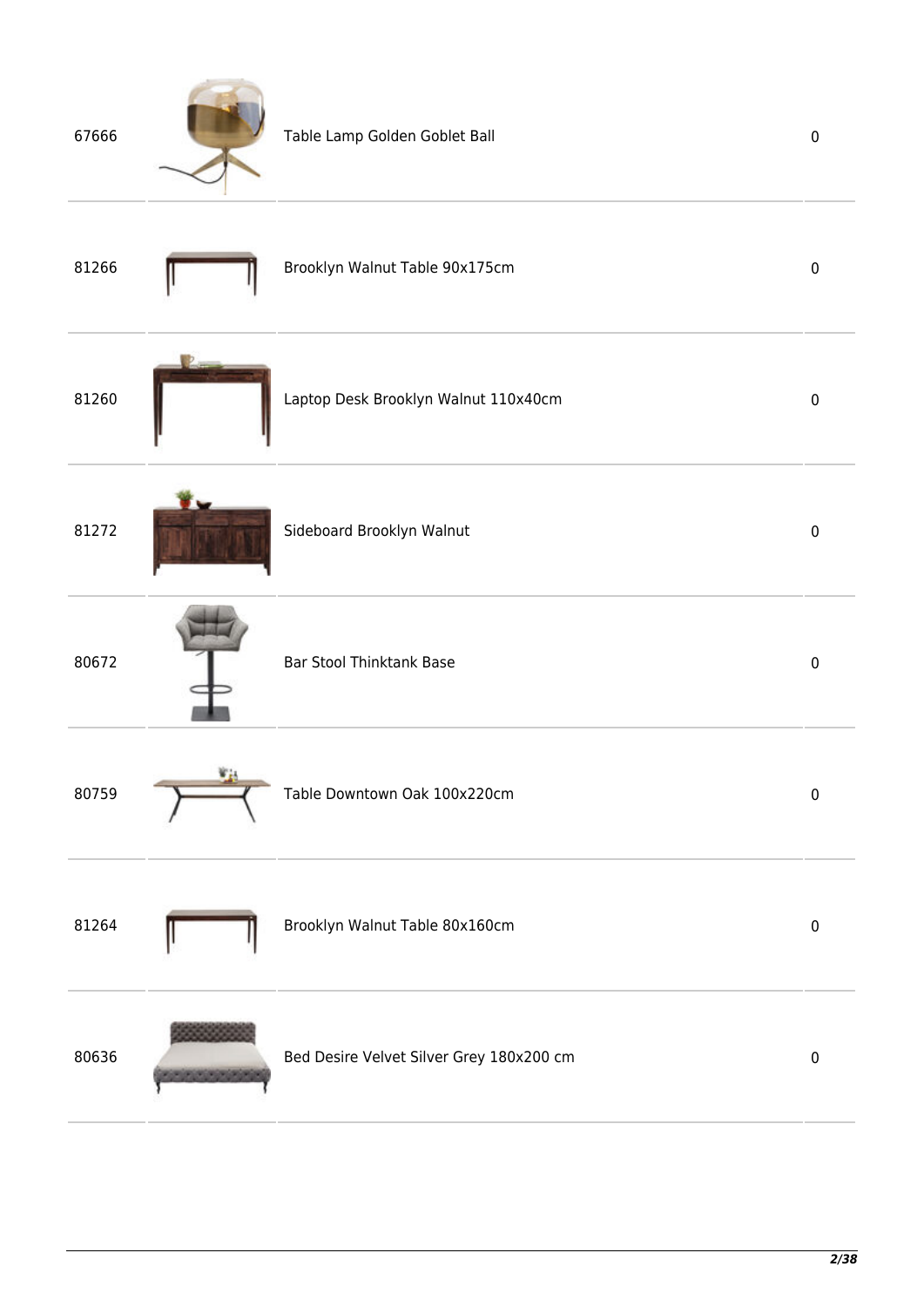| 38707 | Plate Rio Pesce Ø37cm                          | $\mathbf 0$ |
|-------|------------------------------------------------|-------------|
| 38569 | Picture Touched Birds Meeting 150x30cm         | $\mathbf 0$ |
| 80820 | Extension Table Benvenuto Walnut 200(50)x110cm | 0           |
| 80874 | Mirror Mosaik Heart 100x123cm                  | $\pmb{0}$   |
| 80509 | Mirror Linea Rectangular 150x100cm             | $\pmb{0}$   |
| 80678 | Bar Lady Rock Walnut                           | $\pmb{0}$   |
| 38564 | Deco Figurine Proud Gorilla                    | $\pmb{0}$   |
| 38554 | Deco Figurine Gorilla Chrome                   | $\pmb{0}$   |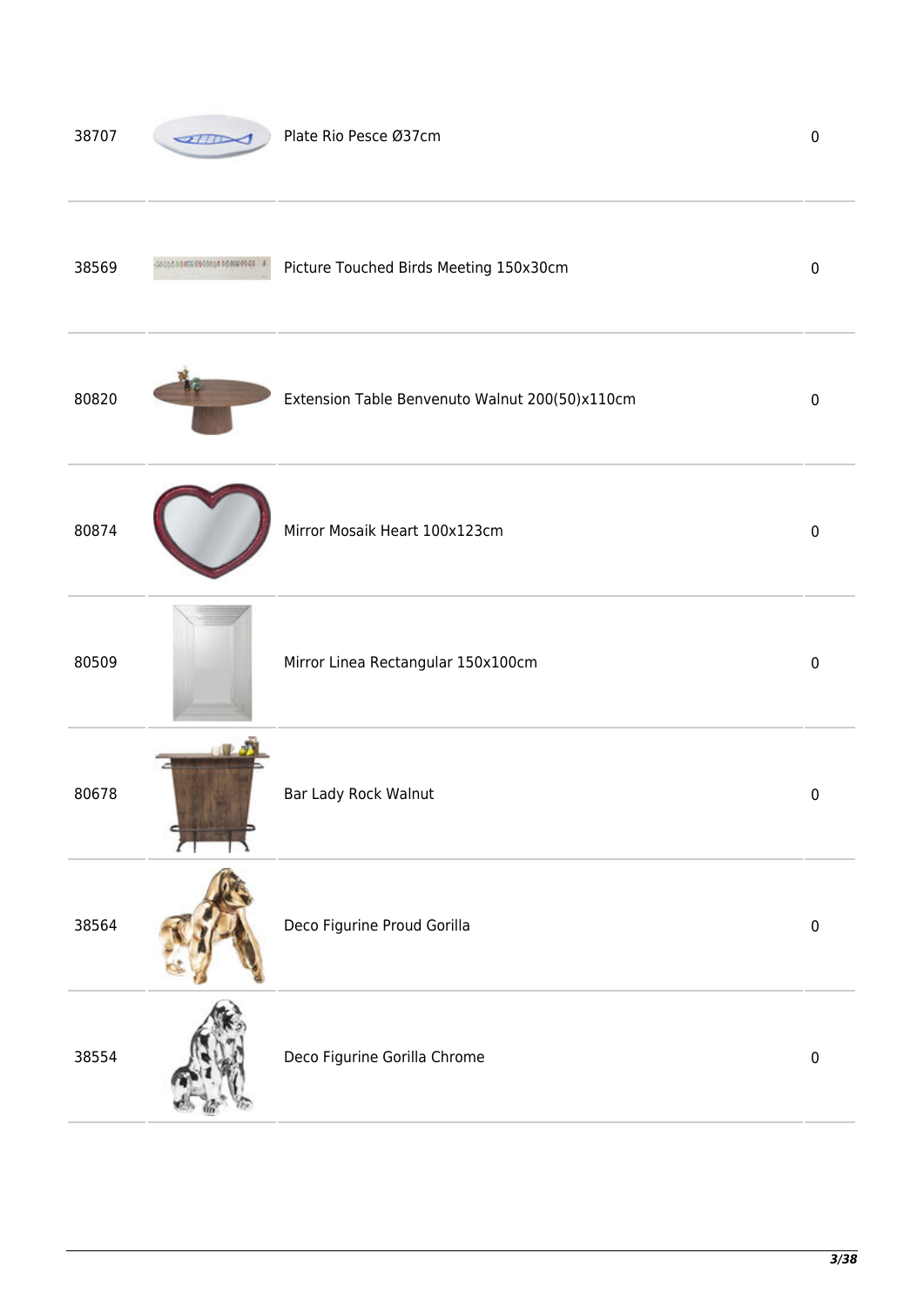| 30771 |            | Floor Lamp Lounge Satin Small Deal Econo | $\pmb{0}$   |
|-------|------------|------------------------------------------|-------------|
| 81041 |            | Seating Chest Desire Round Velvet Silver | $\mathbf 0$ |
| 80324 |            | Desk X Factory 3 Draw 120x60cm           | $\mathbf 0$ |
| 38698 |            | Plate Aquarium Ø22cm                     | $\mathbf 0$ |
| 65663 |            | Vase Rose Multi Chrome Small             | $\mathbf 0$ |
| 81076 | <b>BOL</b> | Side Table West Coast Chrome             | $\pmb{0}$   |
| 81010 |            | Dresser California 11 Drawers            | $\pmb{0}$   |
| 80635 |            | Bed Desire Velvet Silver Grey 160x200 cm | $\pmb{0}$   |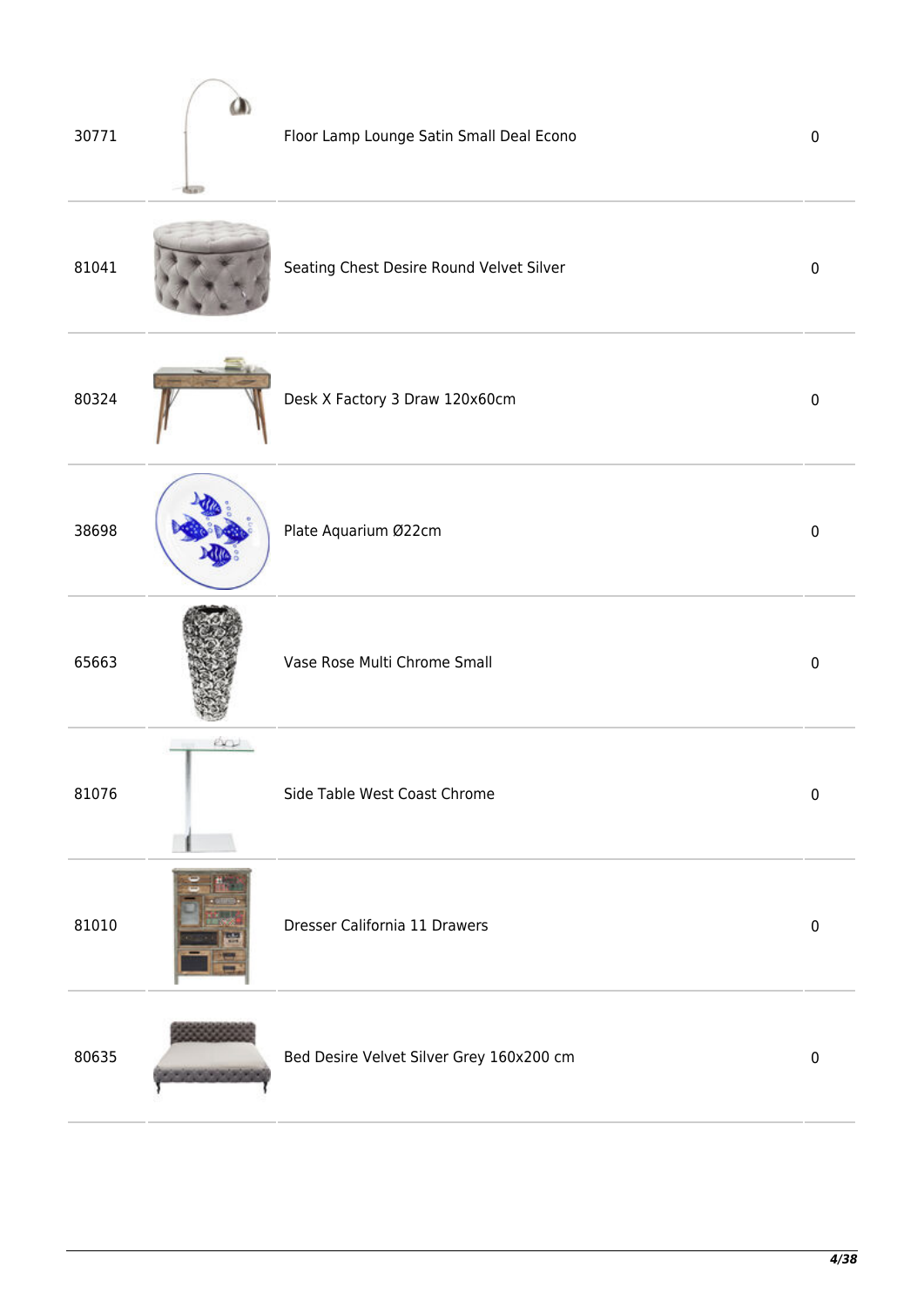| 39038 | Floor Lamp Parecchi Art House Small 176cm   | $\mathbf 0$ |
|-------|---------------------------------------------|-------------|
| 81227 | Bed Desire High Silver Grey 180x200 cm      | $\mathbf 0$ |
| 38500 | Deco Figurine Sitting Cat Rivet Chrome 82cm | $\pmb{0}$   |
| 38708 | Plate Rio Circles Ø42cm                     | $\pmb{0}$   |
| 38403 | Deco Figurine Toto XL Black 180cm           | $\mathbf 0$ |
| 38976 | Pendant Lamp Dining Meshwork                | $\pmb{0}$   |
| 38626 | White Wine Glass Gobi                       | $\pmb{0}$   |
| 37999 | Mug Loop Red                                | $\pmb{0}$   |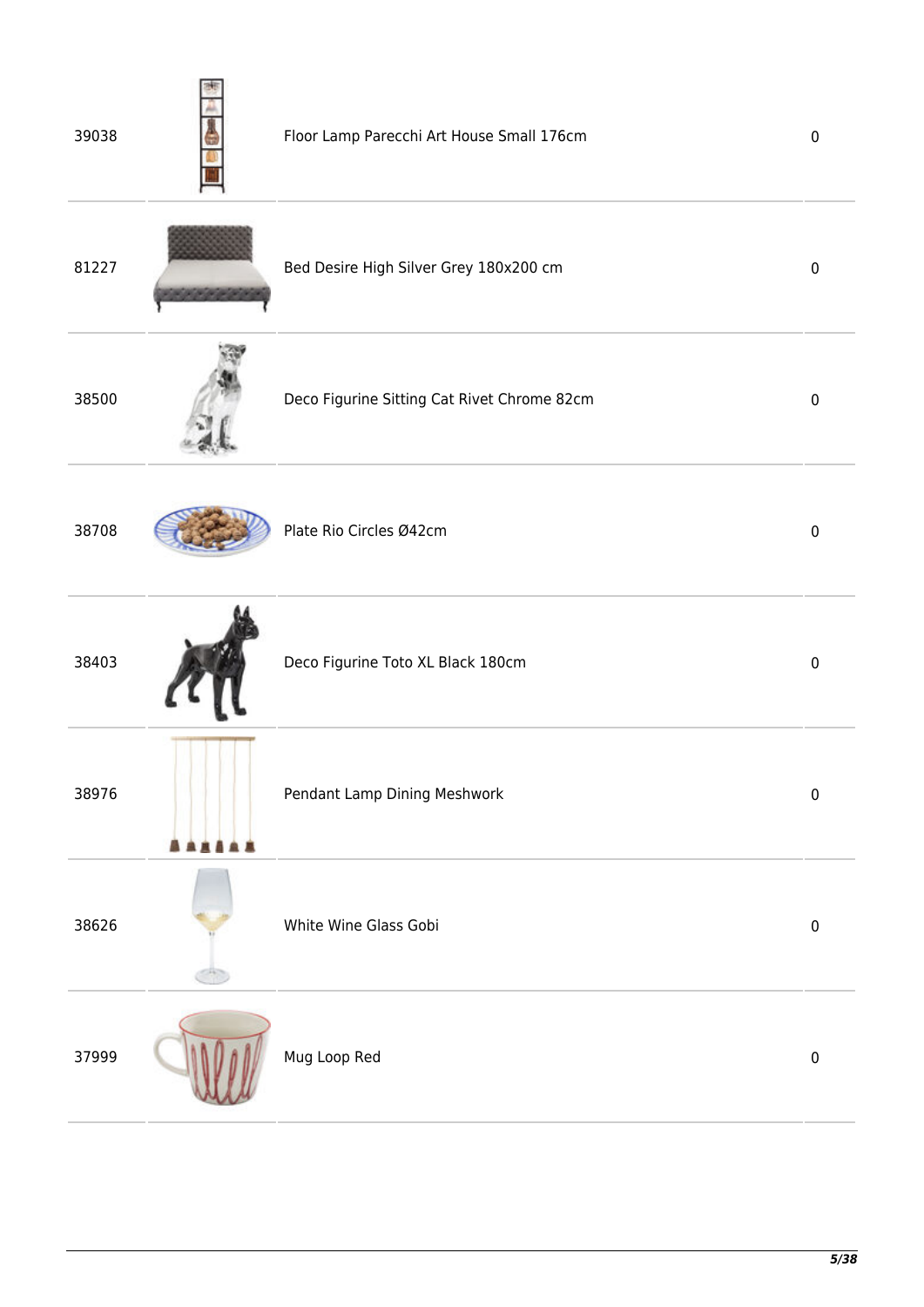| 38062 |        | Cup Organic Black                       | $\pmb{0}$ |
|-------|--------|-----------------------------------------|-----------|
| 38165 |        | Picture Glass Science Fiction 120x180cm | $\pmb{0}$ |
| 80621 |        | Side Table Animal Mr. Penguin Ø33cm     | $\pmb{0}$ |
| 38359 |        | Carpet Kelim Pop Grey 200x300cm         | $\pmb{0}$ |
| 31361 |        | Deco Figurine Elefant Dumbo Uno         | $\pmb{0}$ |
| 77566 |        | Sofa Canapee 2-Seater Vintage Smart     | $\pmb{0}$ |
| 61805 | о<br>з | Wall Clock Like Umbrella Black          | $\pmb{0}$ |
| 80674 |        | Chair with Armrest Thinktank            | $\pmb{0}$ |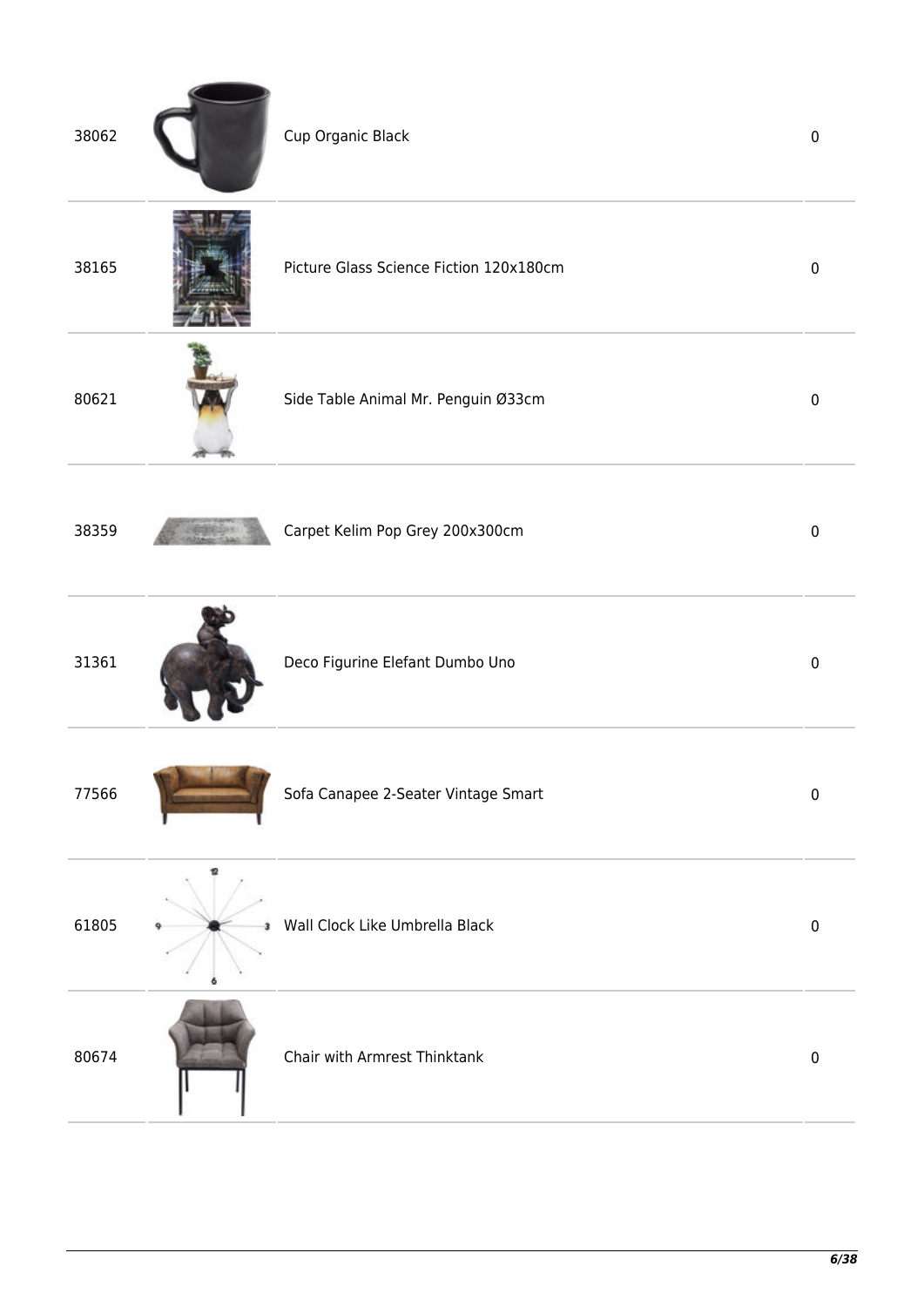| 73739 |      | Sofa Oxford 3-Seater Vintage Smart | $\pmb{0}$   |
|-------|------|------------------------------------|-------------|
| 61902 |      | Floor Lamp Five Fingers Economy    | $\pmb{0}$   |
| 38618 | $-1$ | <b>Bowl Muriel Assorted</b>        | $\pmb{0}$   |
| 38628 |      | Tumbler Gobi                       | $\pmb{0}$   |
| 75677 |      | Table Invitation Round Ø90cm       | $\pmb{0}$   |
| 74181 |      | Desk White Club 180x85             | $\pmb{0}$   |
| 38697 |      | Bowl Aquarium Ø15cm                | $\pmb{0}$   |
| 38088 |      | Deco Figurine Gangster Dog Cream   | $\mathbf 0$ |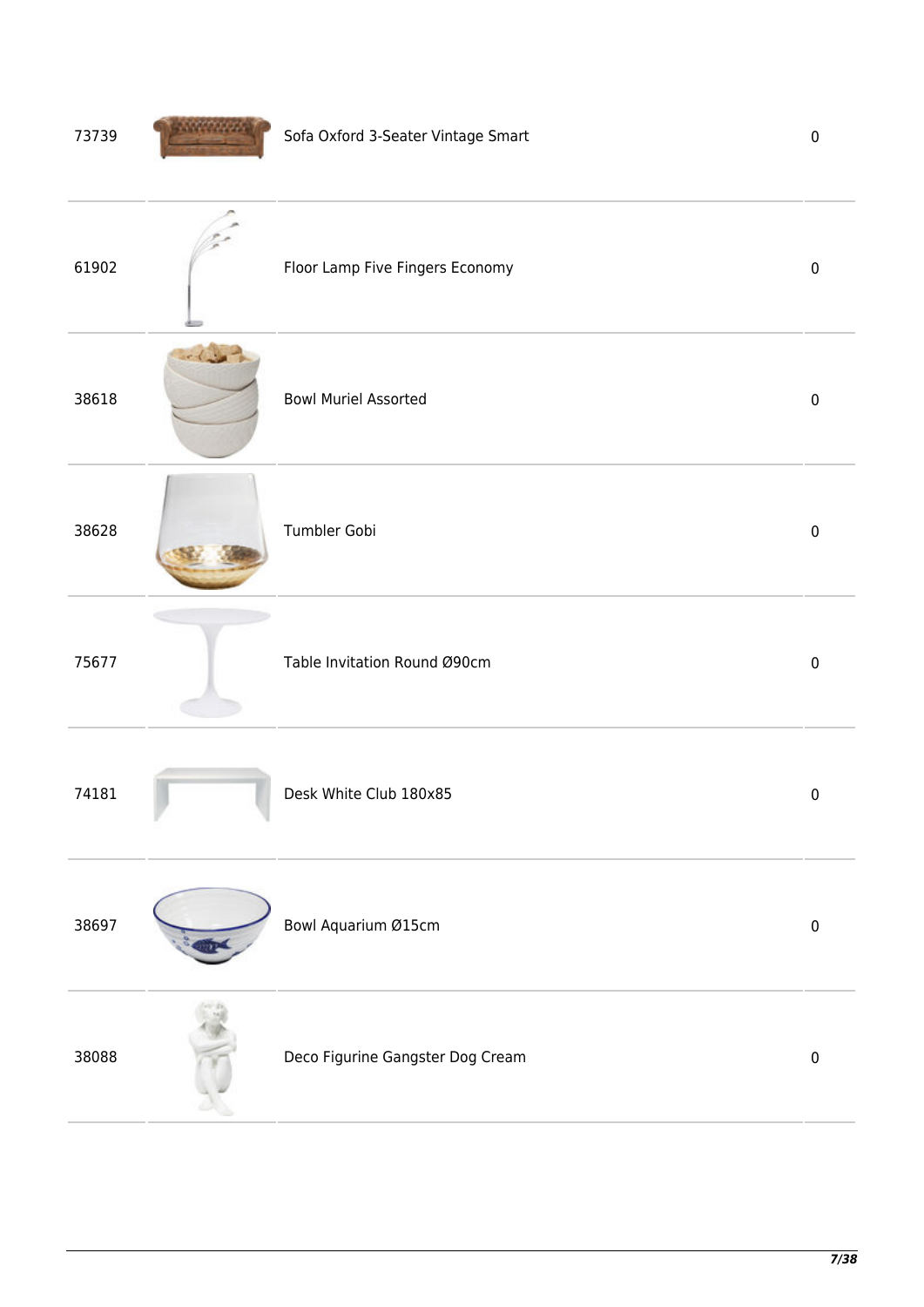| 74525 | Lowboard Factory Metal               | $\pmb{0}$ |
|-------|--------------------------------------|-----------|
| 81191 | Sofa Milchbar 3-Seater Velvet Honey  | $\pmb{0}$ |
| 81040 | Relax Chair Desire Velvet Silver     | $\pmb{0}$ |
| 81061 | <b>Stand Oasis</b>                   | $\pmb{0}$ |
| 80782 | Coat Rack Bush                       | $\pmb{0}$ |
| 80999 | Desk Capri 118x40cm                  | $\pmb{0}$ |
| 38358 | Carpet Kelim Pop Turquoise 200x300cm | $\pmb{0}$ |
| 80561 | Shelf Authentico Zick Zack 100x150cm | $\pmb{0}$ |
|       |                                      |           |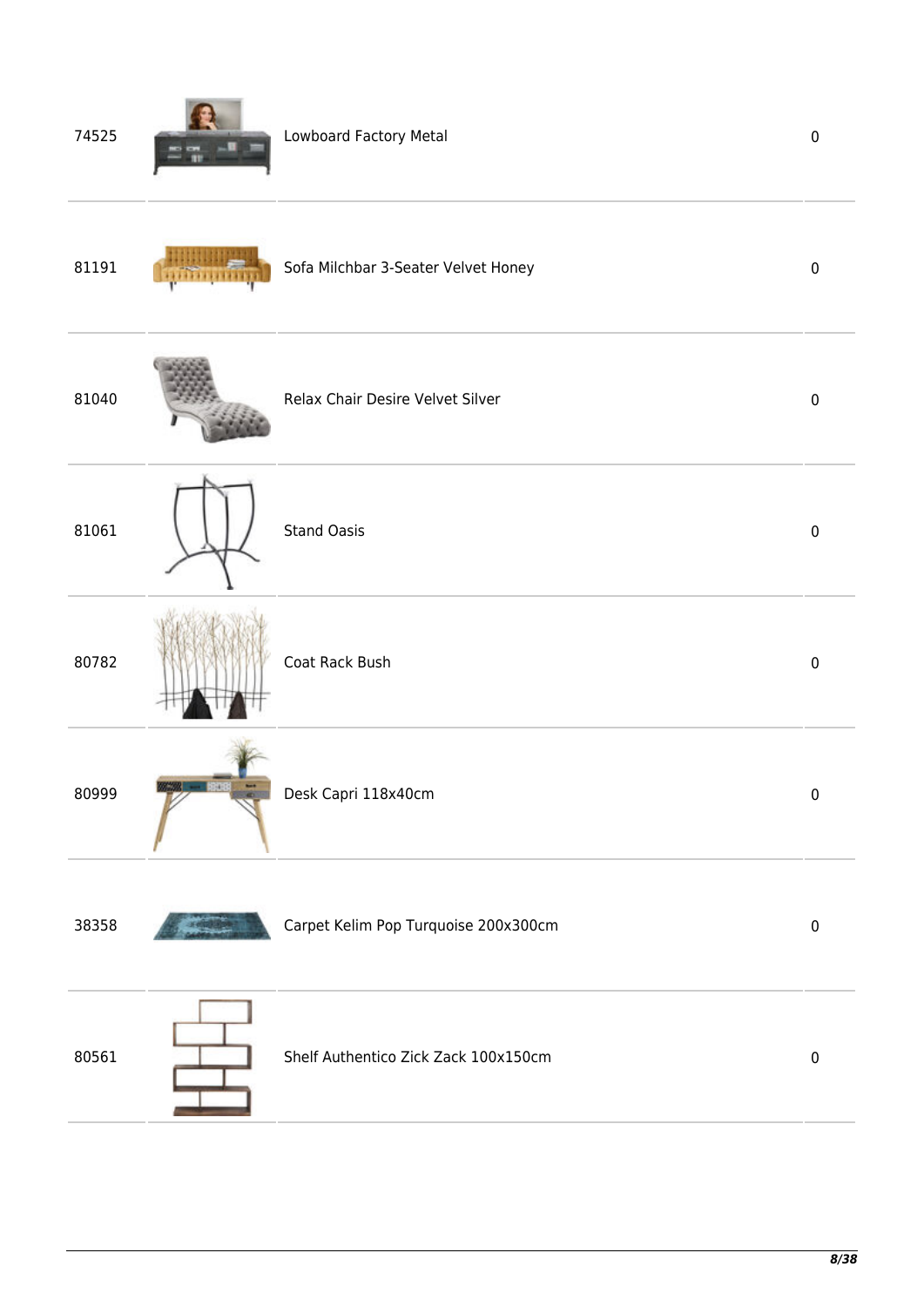| 81042 | Recamiere Desire Velvet Silver         | $\pmb{0}$   |
|-------|----------------------------------------|-------------|
| 38576 | Deco Frame Golden Snail 120x120cm      | $\pmb{0}$   |
| 80260 | TV Board Authentico                    | $\pmb{0}$   |
| 38802 | Pendant Lamp Dining Concrete Tre 120cm | $\pmb{0}$   |
| 80204 | Bench Country Life                     | $\pmb{0}$   |
| 38541 | Money Box Bulldog Gold-Black           | $\pmb{0}$   |
| 80189 | Dresser Soleil 14Drw.                  | $\pmb{0}$   |
| 79354 | Chair Econo Slim Zick Zack             | $\mathbf 0$ |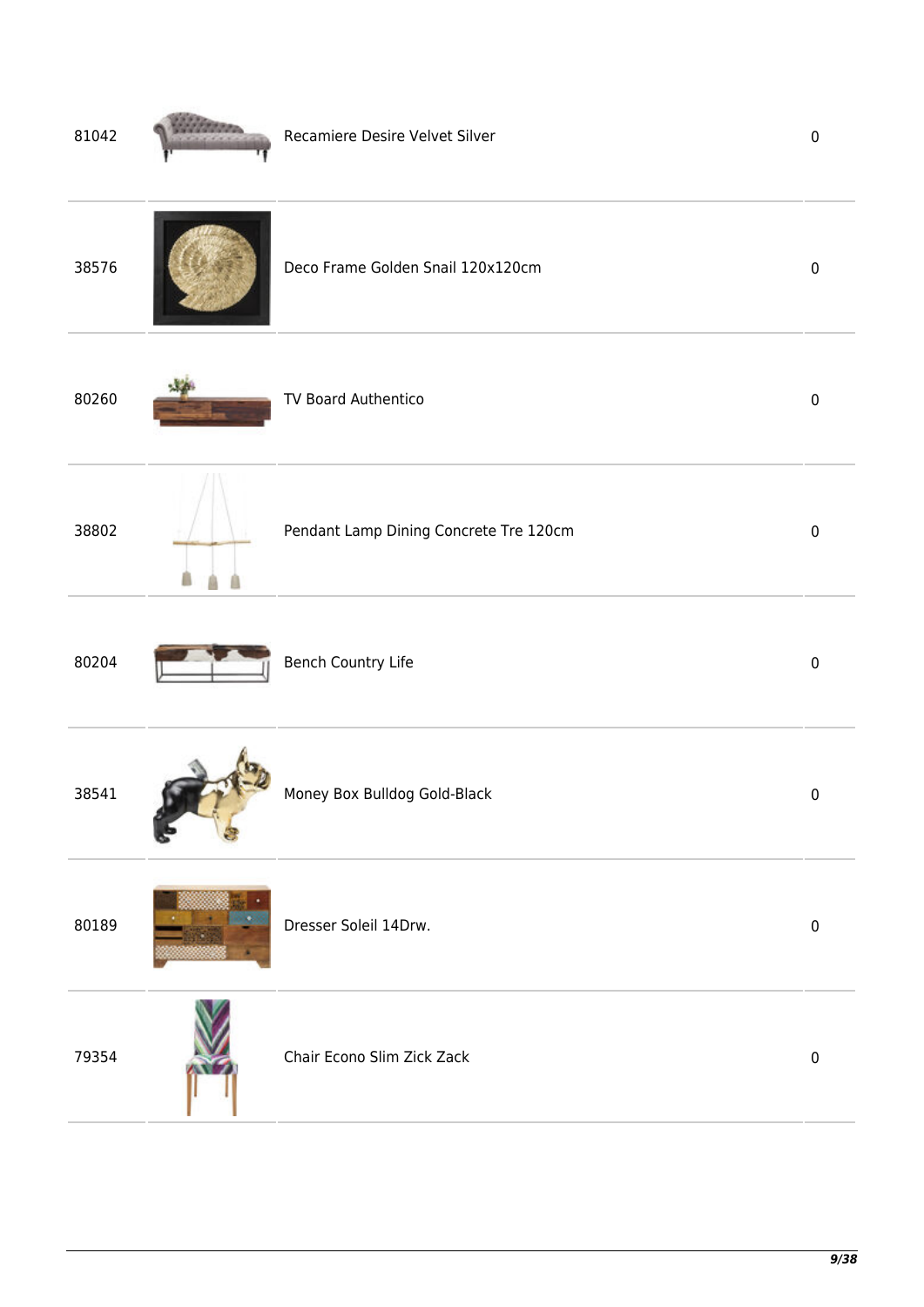| 80522 | Console Elite                           | $\pmb{0}$ |
|-------|-----------------------------------------|-----------|
| 30968 | Table Lamp Dancing Cows                 | $\pmb{0}$ |
| 79961 | Chair Ko Lanta Nature                   | $\pmb{0}$ |
| 38891 | Pendant Lamp Lighthouse Twelve          | $\pmb{0}$ |
| 38625 | Red Wine Glass Gobi                     | $\pmb{0}$ |
| 31798 | Table Lamp Rectangluar Wood Nature 43cm | $\pmb{0}$ |
| 70755 | Wall Shelf Snail silver-grey            | $\pmb{0}$ |
| 80199 | Side Table Wire Copper Ø44cm (2/Set)    | $\pmb{0}$ |
|       |                                         |           |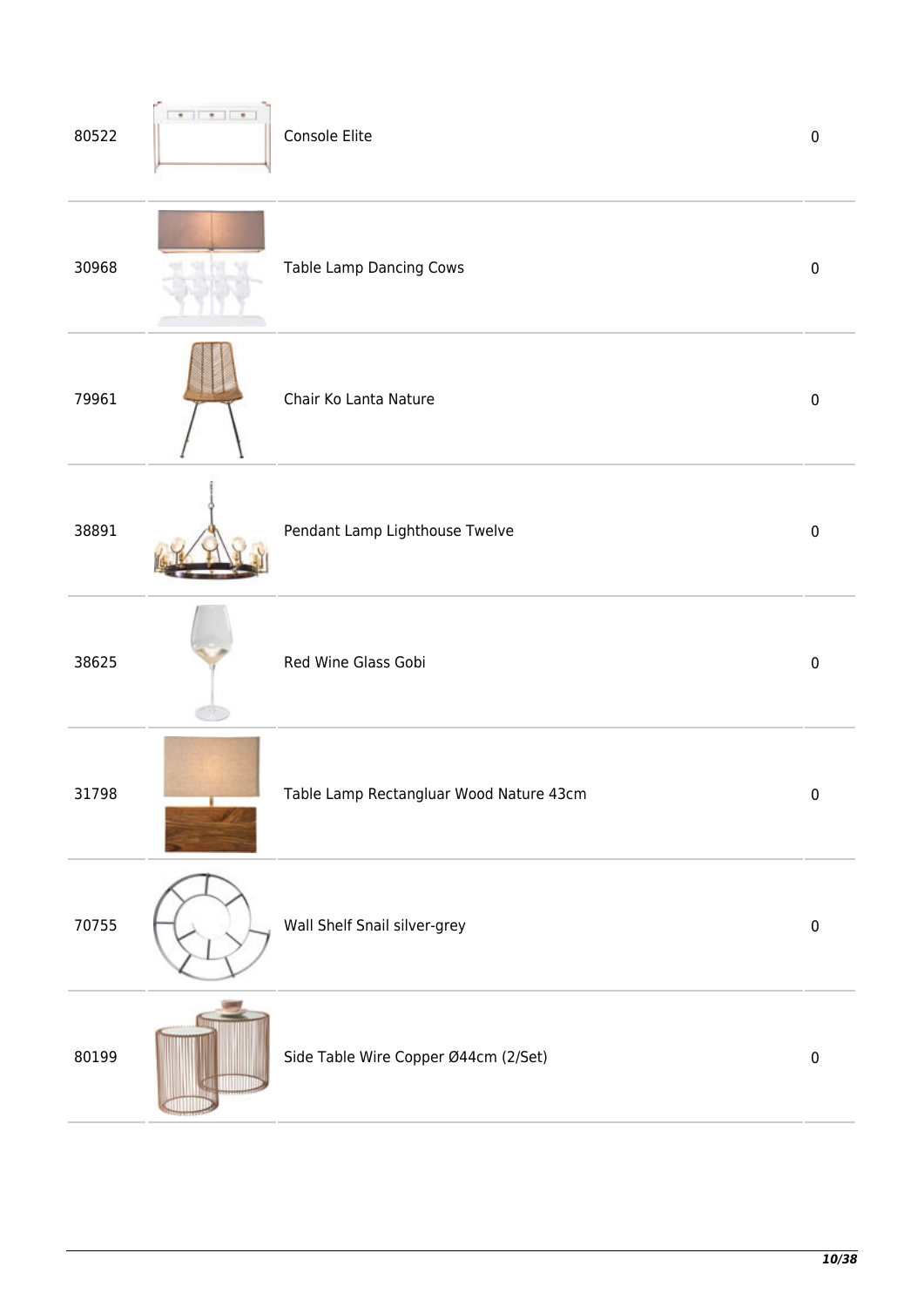| 75596 |                | Side Table Barocco Alu Ø27cm         | $\mathbf 0$ |
|-------|----------------|--------------------------------------|-------------|
| 30046 |                | Deco Object Athlet Bronze 75cm       | $\mathbf 0$ |
| 38056 |                | Plate Organic Black Ø26cm            | $\pmb{0}$   |
| 3438  | $\pmb{\times}$ | Floor Lamp Five Fingers              | $\pmb{0}$   |
| 71602 |                | Table Grande Possibilita 180x120cm   | $\mathbf 0$ |
| 80620 |                | Glass Top 200x100x0,8cm ESG Klar     | $\mathbf 0$ |
| 72830 |                | Mirror Big Beauty Candle Light 90x35 | $\pmb{0}$   |
| 37973 |                | Plate Neo Barock Ø28cm               | $\pmb{0}$   |
| 72843 |                | Chair Econo Very British             | $\pmb{0}$   |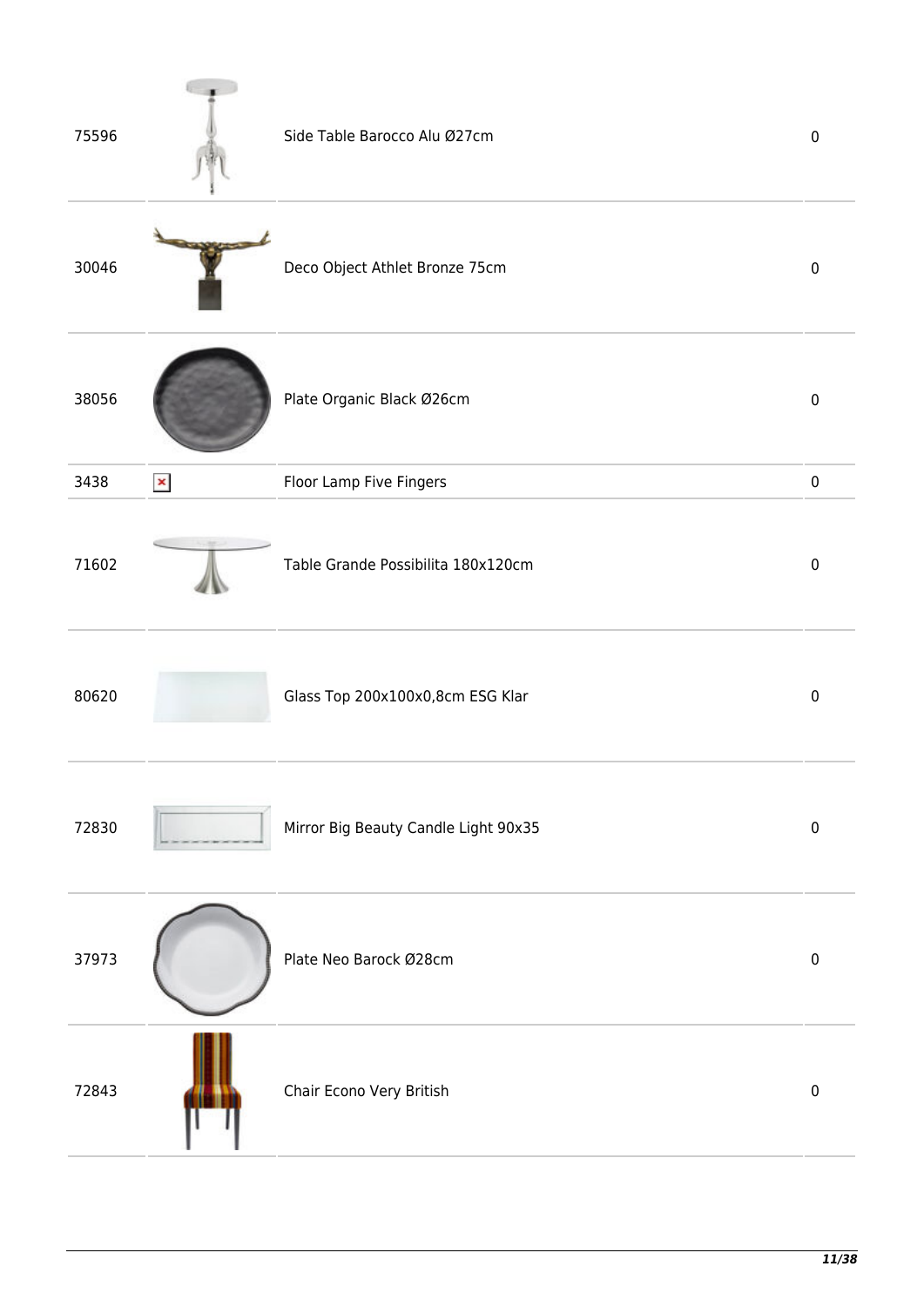| 76216 | îщ,<br>$-$ | Desk Insider 160x75cm                    | $\pmb{0}$ |
|-------|------------|------------------------------------------|-----------|
| 73221 |            | Chair Chiara Vintage                     | $\pmb{0}$ |
| 9180  |            | Glass Top 160x80x0,8cm                   | $\pmb{0}$ |
| 73490 |            | Armchair Butterfly Brown                 | $\pmb{0}$ |
| 9273  |            | Shoe Container Caruso 3 Silver brushed   | $\pmb{0}$ |
| 73567 |            | Table Grande Possibilita White 180x100cm | $\pmb{0}$ |
| 38059 |            | Plate Deep Organic Black Ø22cm           | $\pmb{0}$ |
| 9288  |            | Shoe Container Caruso 5 White            | $\pmb{0}$ |
|       |            |                                          |           |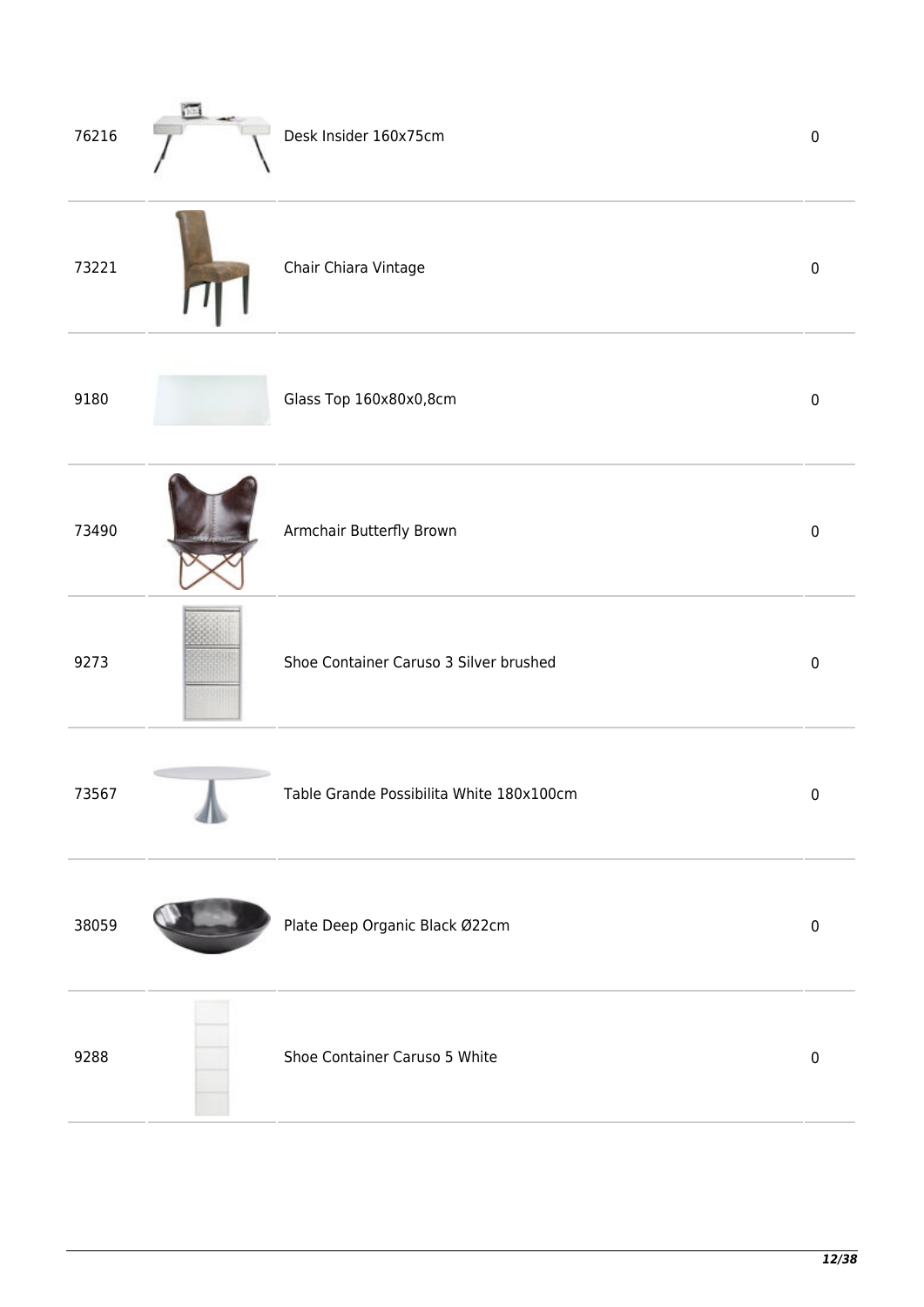| 32019 | Carpet Vegas Fur 170x240cm           | $\pmb{0}$ |
|-------|--------------------------------------|-----------|
| 32021 | Money Box Skull Crystal Silver       | $\pmb{0}$ |
| 73740 | Sofa Oxford 2-Seater Vintage Smart   | $\pmb{0}$ |
| 80208 | <b>Bench Tractor</b>                 | $\pmb{0}$ |
| 38448 | Wall Decoration Angel Wings 61x106cm | $\pmb{0}$ |
| 32200 | Pendant Lamp Parecchi Black 140      | $\pmb{0}$ |
| 80183 | Dresser Zick Zack Finca 6Drw.        | $\pmb{0}$ |
| 36193 | Floor Lamp Flexible Mocca Cinque     | $\pmb{0}$ |
|       |                                      |           |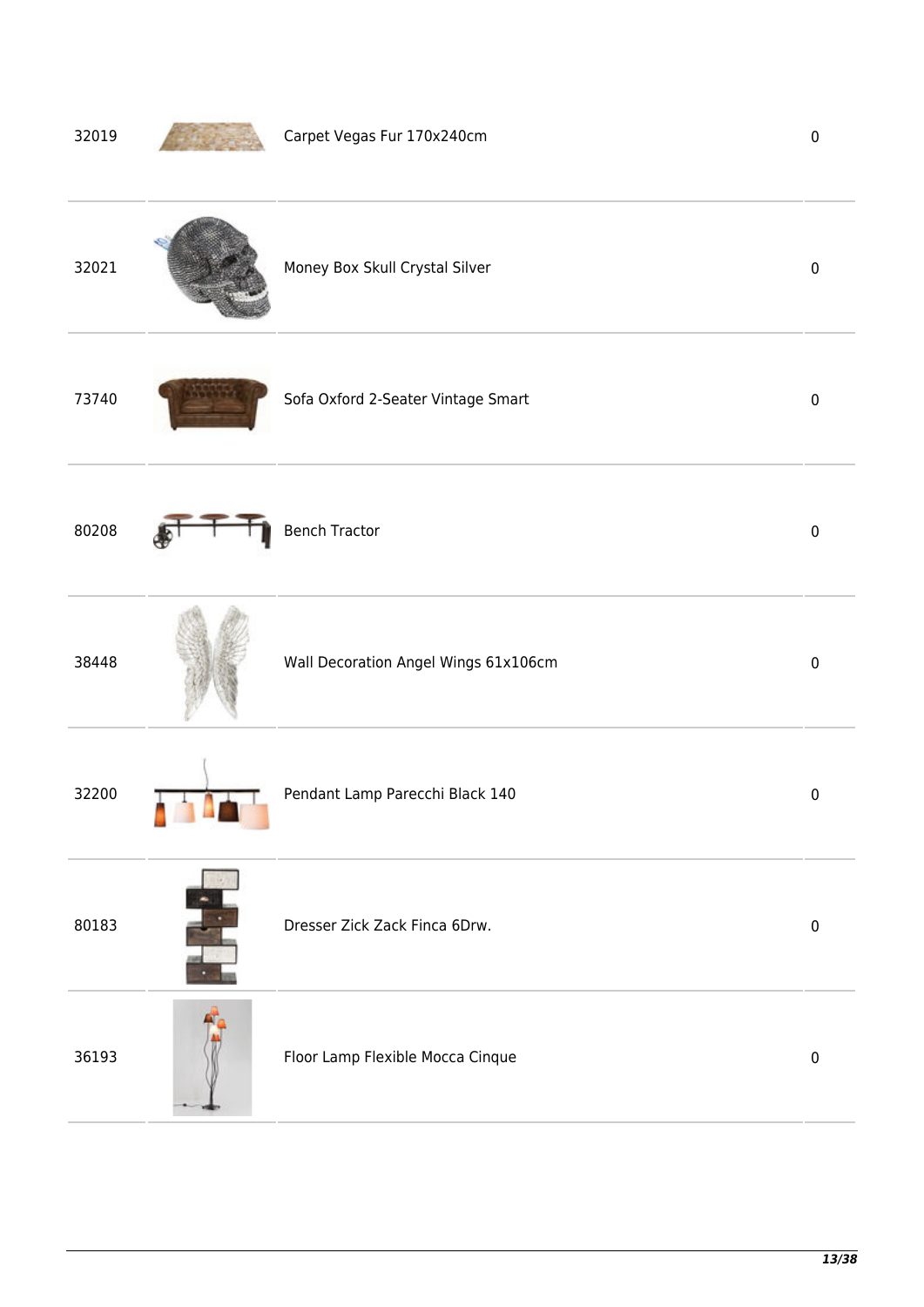| 31371 |    | Wall Lamp Rhino                  | $\pmb{0}$ |
|-------|----|----------------------------------|-----------|
| 76375 |    | Side Table Animal Bear Ø33cm     | $\pmb{0}$ |
| 76383 |    | Display Cabinet London Telephone | $\pmb{0}$ |
| 65662 |    | Vase Rose Multi Chrome Big       | $\pmb{0}$ |
| 80724 |    | Office Chair Labora High Brown   | $\pmb{0}$ |
| 76552 |    | Wooden Bed Authentico 160x200cm  | $\pmb{0}$ |
| 74493 | м. | Authentico Table 180x90cm        | $\pmb{0}$ |
| 9182  |    | Glass Top 160x80x0,8mm ESG clear | $\pmb{0}$ |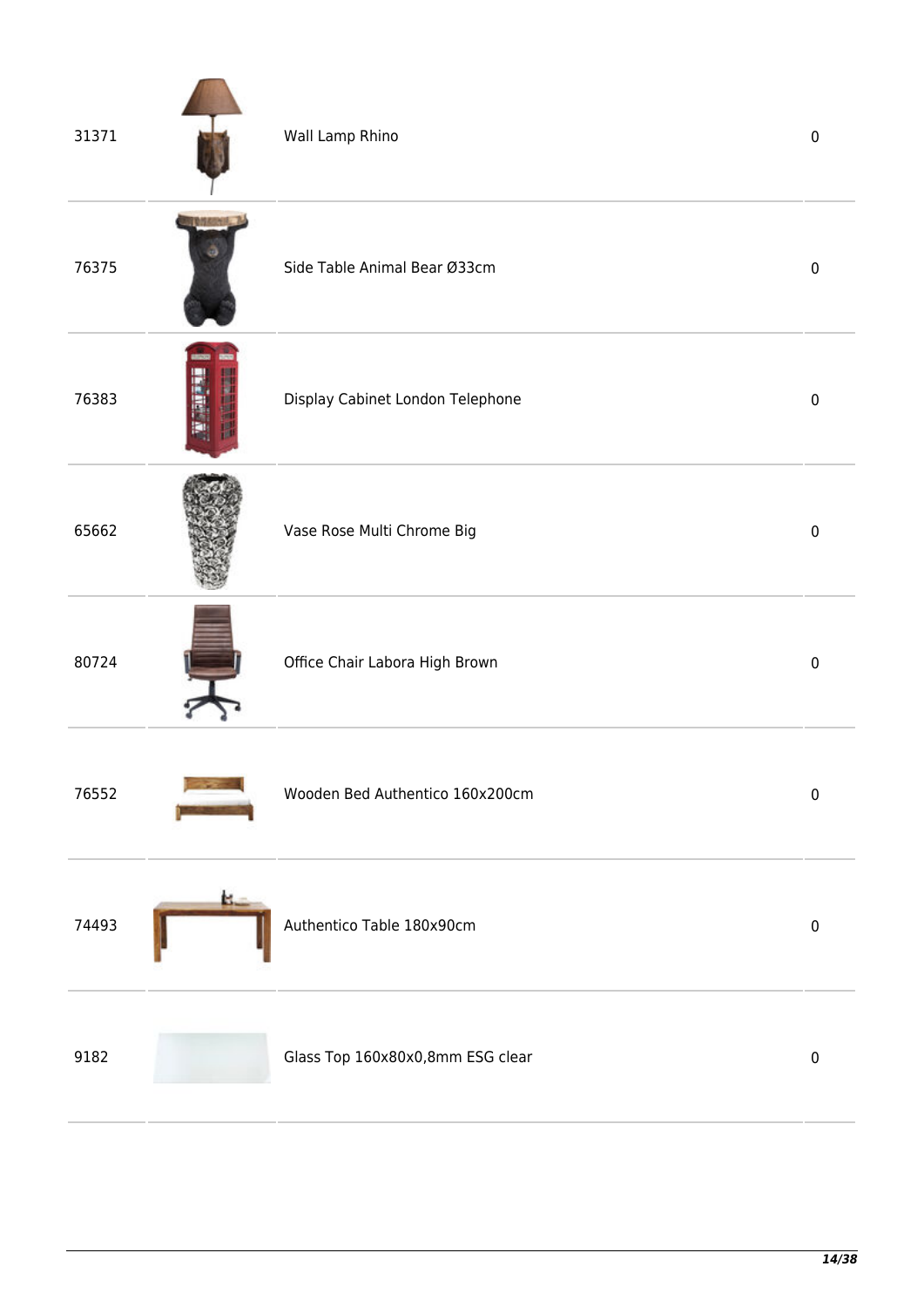| 32532 | Wall Clock Pendulum                     | $\pmb{0}$   |
|-------|-----------------------------------------|-------------|
| 80402 | <b>Bar Rocky Vintage</b>                | $\pmb{0}$   |
| 32750 | VIP Cord Vegas Red                      | $\pmb{0}$   |
| 80614 | Bench Econo Buttons Vintage Grey 162 cm | $\mathbf 0$ |
| 38704 | Bowl Rio Ø51cm                          | $\pmb{0}$   |
| 74638 | Chair Milano Brown                      | $\pmb{0}$   |
| 38709 | Plate Rio Square Ø44cm                  | $\pmb{0}$   |
| 30200 | Wall Clock Like Umbrella Balls Chrome   | $\pmb{0}$   |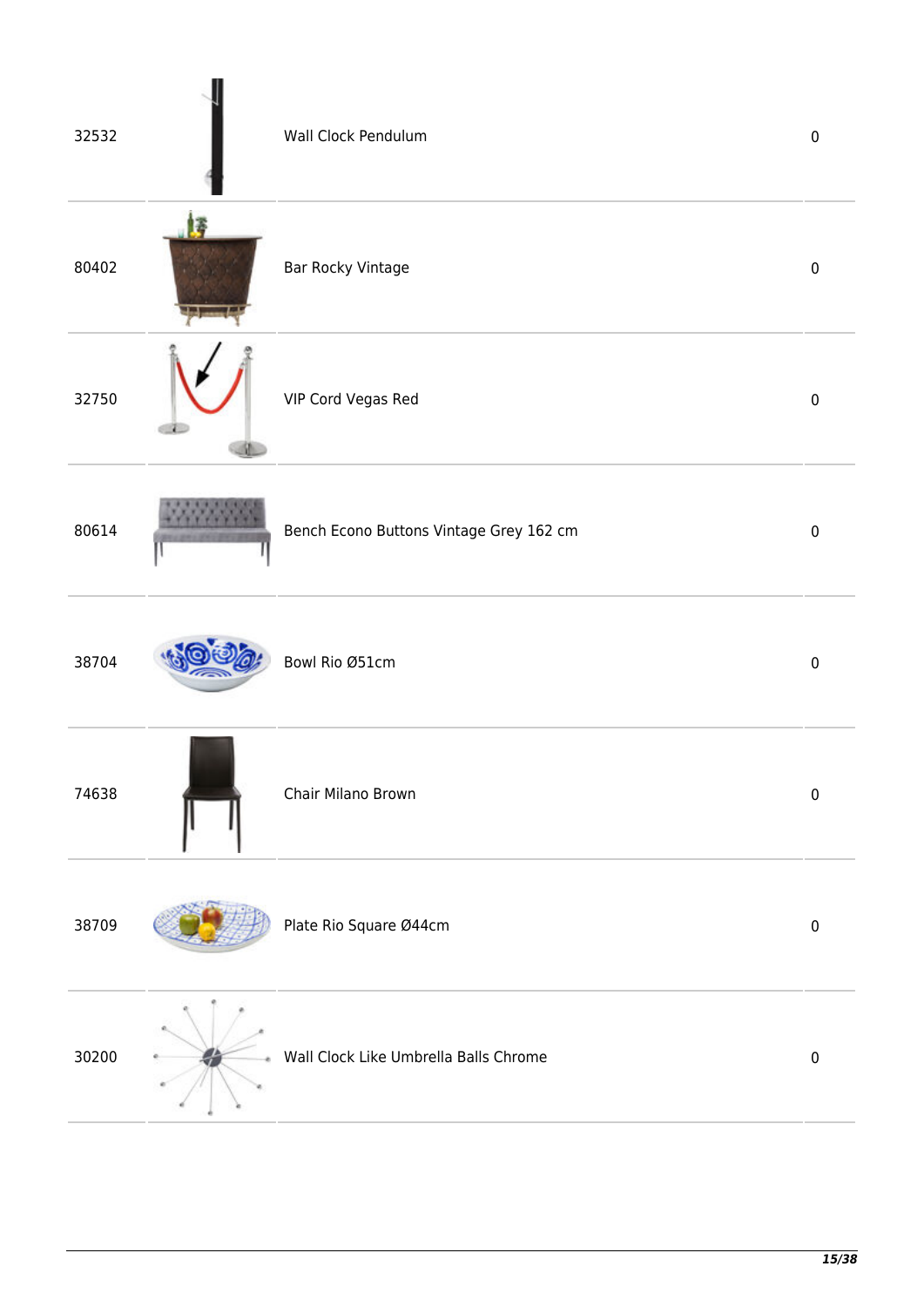| 38390 |             | Carpet Hide Brown-white 150x190cm | $\pmb{0}$ |
|-------|-------------|-----------------------------------|-----------|
| 38617 |             | Mug Muriel Assorted               | $\pmb{0}$ |
| 38729 |             | Wall Clock Factory LED            | $\pmb{0}$ |
| 76946 |             | Sofa Cubetto 3-Seater 260cm       | $\pmb{0}$ |
| 38090 |             | Deco Figurine Gangster Dog Black  | $\pmb{0}$ |
| 38311 | o<br>video. | Floor Lamp Calotta Chrome 5-lite  | $\pmb{0}$ |
| 75020 |             | Container White Club 3 Drawers    | $\pmb{0}$ |
| 30199 | 12<br>з     | Wall Clock Like Umbrella Chrome   | $\pmb{0}$ |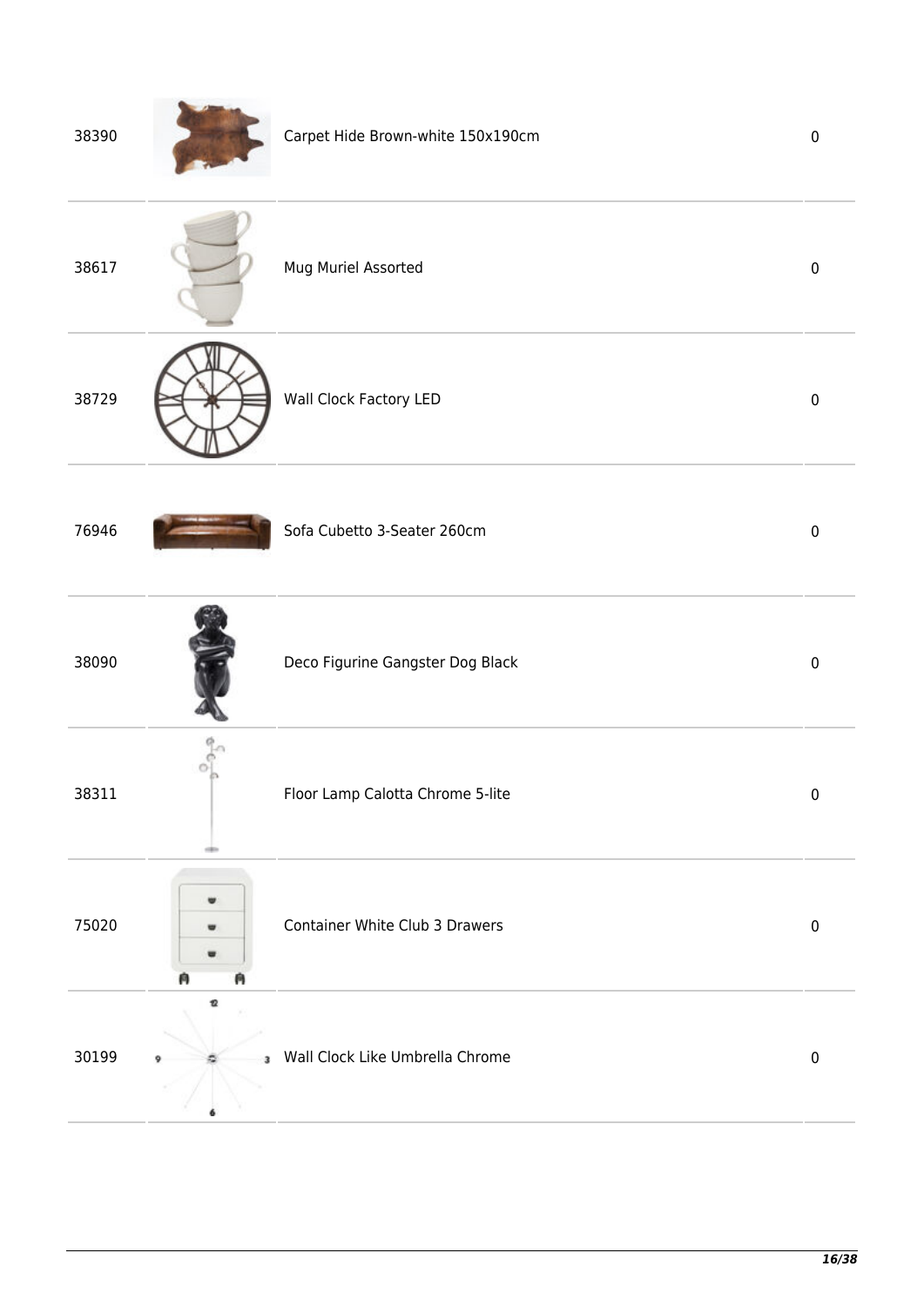| 75060 |    | Authentico Cube Rectangular (2/Set) | $\mathbf 0$ |
|-------|----|-------------------------------------|-------------|
| 80411 |    | Mirror Royal Residence 203x104cm    | $\mathbf 0$ |
| 32767 |    | Wall Clock European Map 96cm        | $\mathbf 0$ |
| 31762 |    | Table Lamp Nature Vertical 43cm     | $\pmb{0}$   |
| 33215 |    | Table Lamp Rose Silver 59cm         | $\pmb{0}$   |
| 80205 |    | Stool Country Life                  | $\pmb{0}$   |
| 75064 | ь. | Authentico Table 200x100cm          | $\pmb{0}$   |
| 31763 |    | Floor Lamp Nature Straight          | $\pmb{0}$   |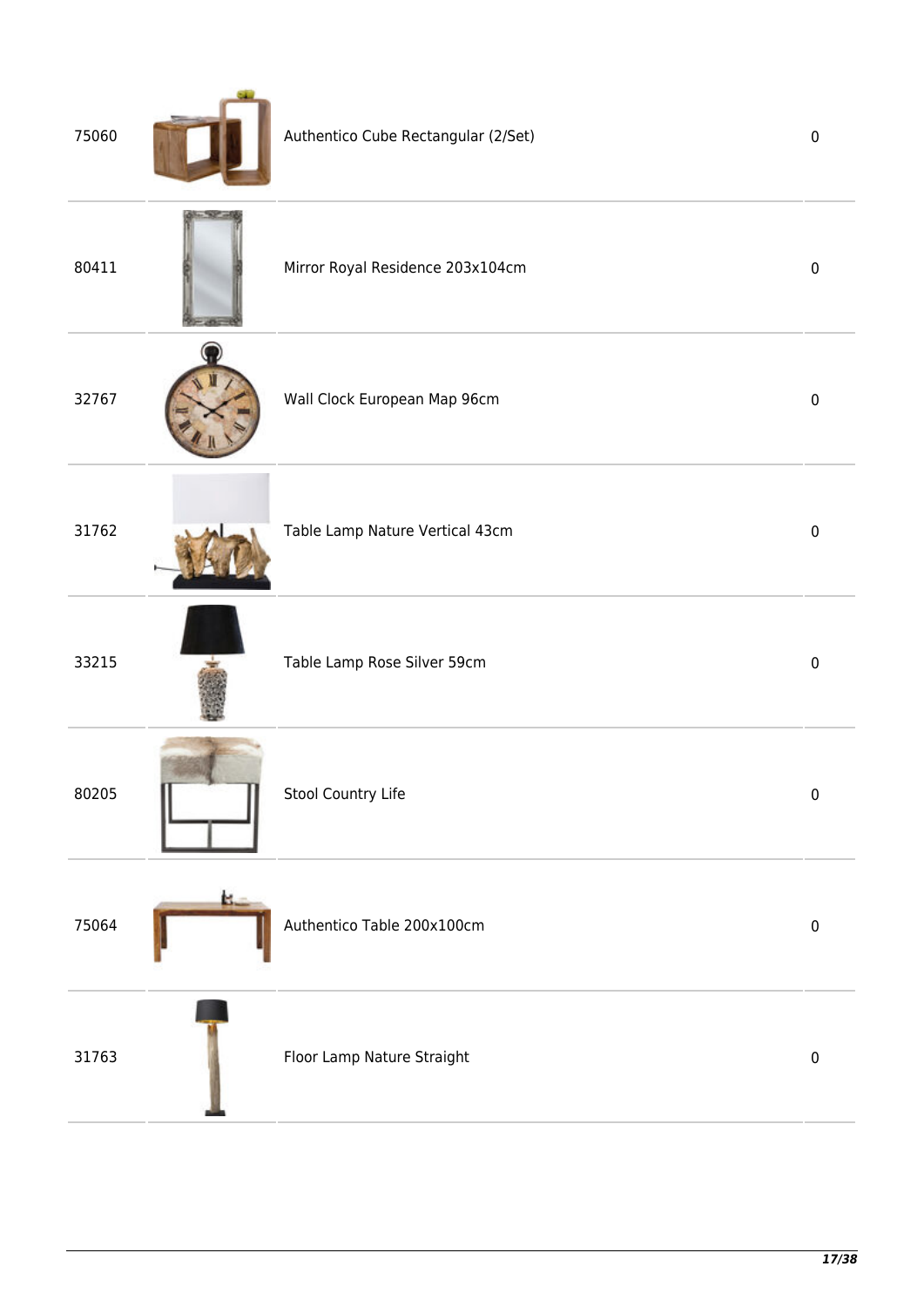| 75098 | Relaxchair Lazy                      | $\pmb{0}$ |
|-------|--------------------------------------|-----------|
| 38316 | Floor Lamp Balloon Colore 15 LED     | $\pmb{0}$ |
| 76743 | Coffee Table Clear Club (3/Set)      | $\pmb{0}$ |
| 69825 | Carpet Circle Multi Ø150cm           | $\pmb{0}$ |
| 38134 | Deco Figurine Sheep Colore Green     | $\pmb{0}$ |
| 75168 | Make Up Combination Diva croco white | $\pmb{0}$ |
| 80322 | Dresser X Factory 5 Drw              | $\pmb{0}$ |
| 79946 | Office Chair Labora Brown            | $\pmb{0}$ |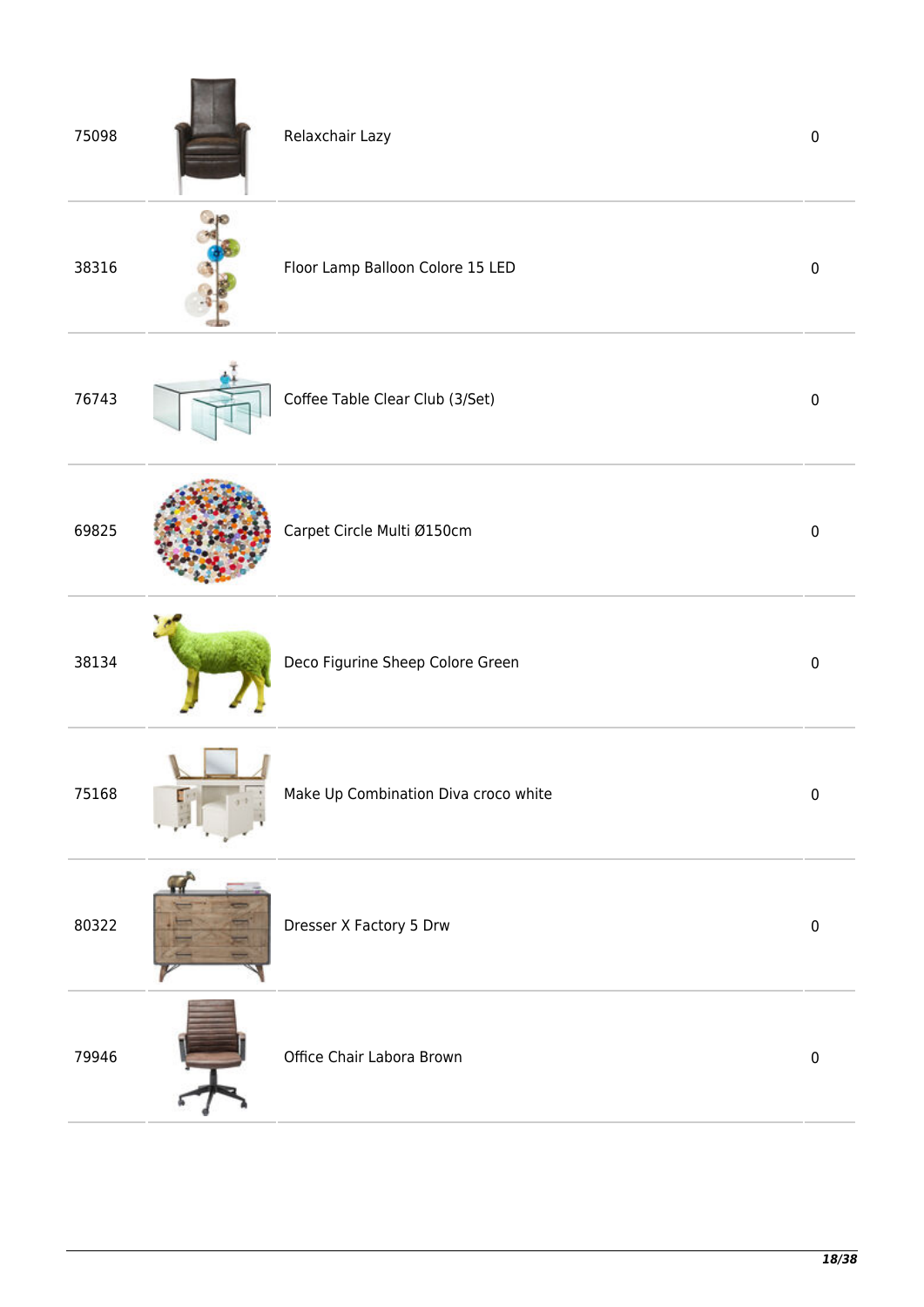| 38091 | Deco Figurine Gangster Dog         | $\pmb{0}$   |
|-------|------------------------------------|-------------|
| 75193 | White Club Desk Snake 150x70cm     | $\mathbf 0$ |
| 77146 | Bar Lady Rock Vintage              | $\mathbf 0$ |
| 75204 | Bar Lady Rock White                | $\mathbf 0$ |
| 70441 | TV Board Lounge M Mobil White      | $\pmb{0}$   |
| 38627 | Champagne Glass Gobi               | $\pmb{0}$   |
| 75216 | Table Railway Unique 210x100cm     | $\pmb{0}$   |
| 70629 | Side Table Easy Living Clear Ø46cm | $\pmb{0}$   |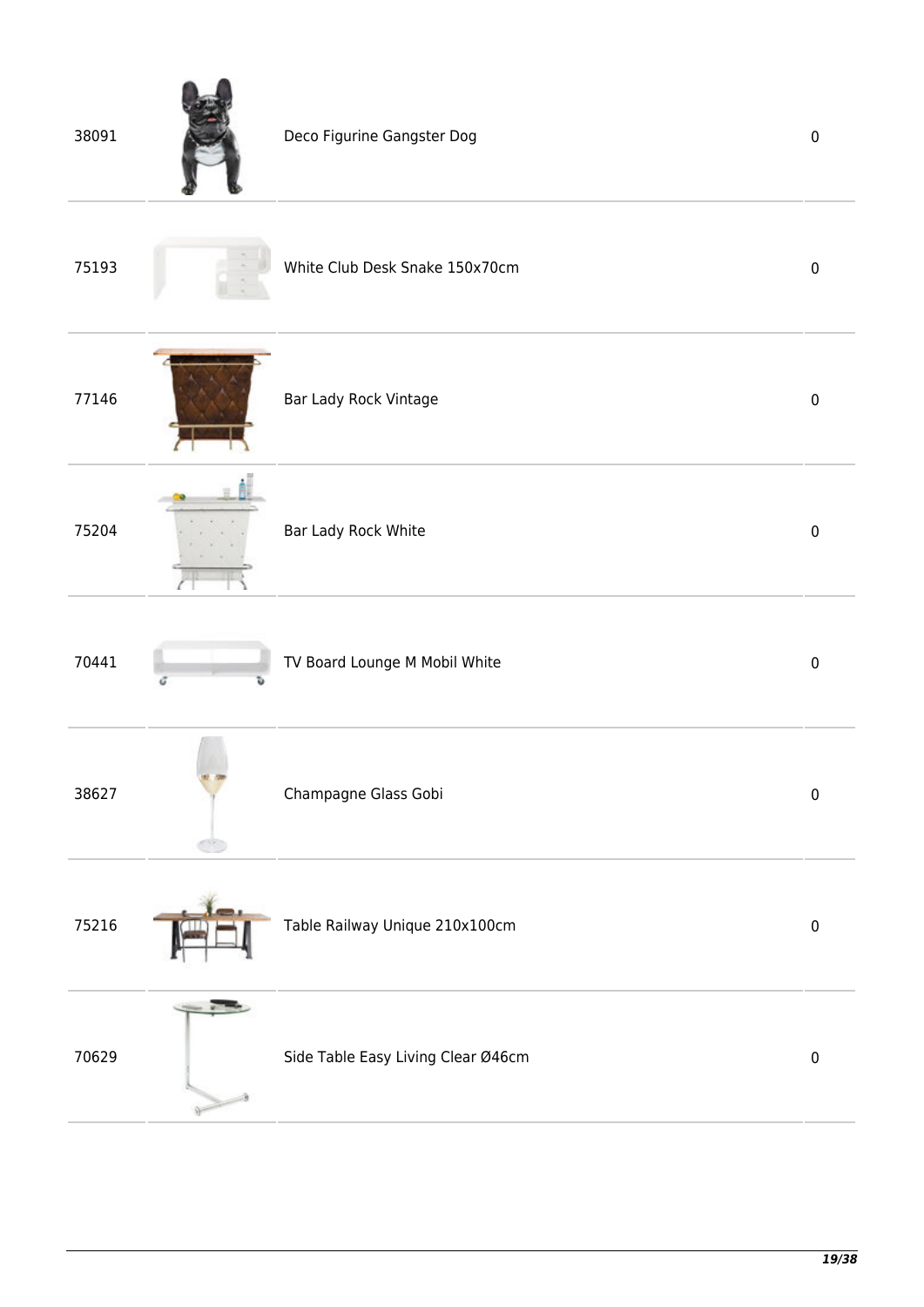| 77633 |                                       | Chair Casual Vintage                     | $\mathbf 0$ |
|-------|---------------------------------------|------------------------------------------|-------------|
| 77640 |                                       | Cantilever Armchair Riffle Buffalo Brown | $\pmb{0}$   |
| 32775 |                                       | Table Lamp Animal Elephant Safari 74cm   | $\pmb{0}$   |
| 75407 |                                       | Table Invitation Round Ø 120cm           | $\pmb{0}$   |
| 77806 |                                       | Chair Casual Buttons Vintage             | $\pmb{0}$   |
| 75473 |                                       | Authentico Table 140x80cm                | $\pmb{0}$   |
| 34541 | $\overline{\mathbf{x}}$<br>WAY<br>OUT | <b>Wall Decoration Exit</b>              | $\pmb{0}$   |
| 34668 | ⋒                                     | Money Box Traffic Cone Assorted          | $\pmb{0}$   |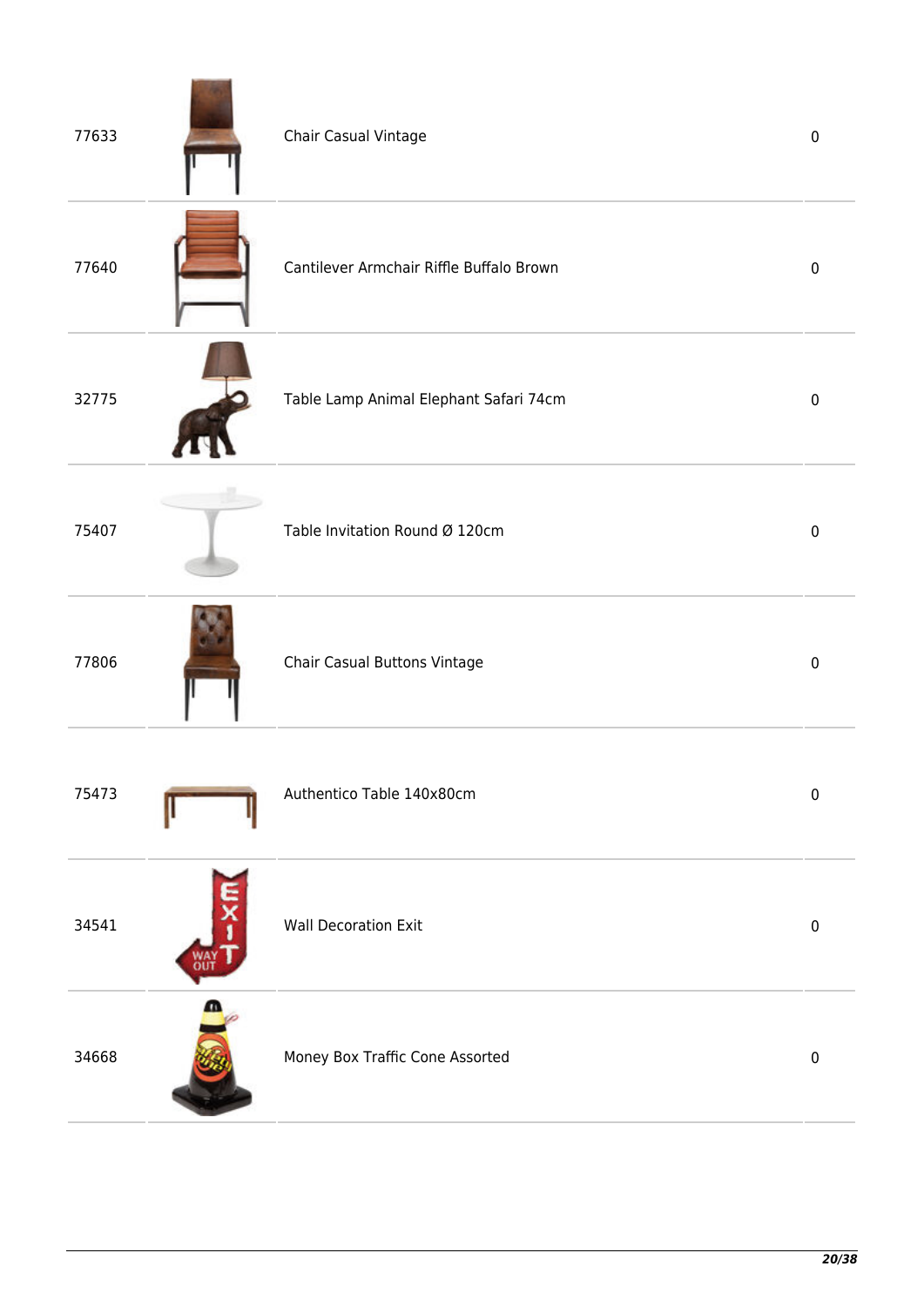| 34731 | Deco Figurine Nude Man Hug Bronze 54cm    | $\pmb{0}$ |
|-------|-------------------------------------------|-----------|
| 34736 | Wall Lamp Parecchi Art House              | $\pmb{0}$ |
| 71542 | Lounge Cube MDF White                     | $\pmb{0}$ |
| 34861 | Headphone Mount Transparent Assorted 29cm | $\pmb{0}$ |
| 75900 | Bar Lady Rock Black                       | $\pmb{0}$ |
| 34925 | Floor Lamp Scultra                        | $\pmb{0}$ |
| 34961 | Wall Clock Factory 120cm                  | $\pmb{0}$ |
| 77753 | Dresser Babalou EU 14 Drawers             | $\pmb{0}$ |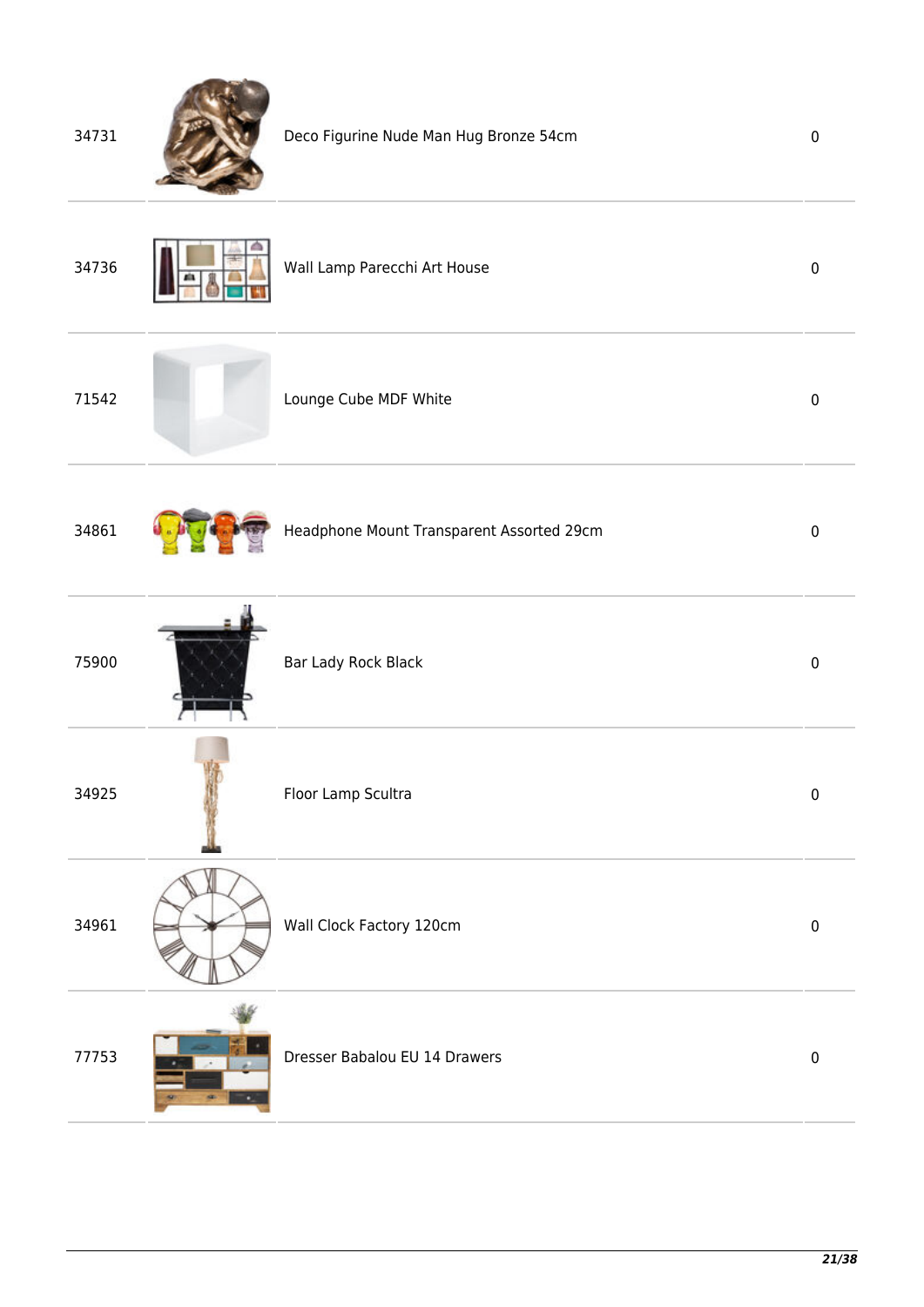| 77759 | Coat Rack Bubble Tree                          | $\mathbf 0$ |
|-------|------------------------------------------------|-------------|
| 31355 | Lantern Giardino Silver (4/Set)                | $\mathbf 0$ |
| 78106 | Bed City Spirit Graphite 160x200cm             | $\pmb{0}$   |
| 310   | KARE PaperBag middle                           | $\pmb{0}$   |
| 76052 | Bar Stool Chiara Very British                  | $\pmb{0}$   |
| 35183 | Wall Clock Gear Ø120cm                         | $\pmb{0}$   |
| 76121 | Armchair Patchwork Red                         | $\pmb{0}$   |
| 35201 | Picture Touched Boy with Butterflies 100x100cm | $\pmb{0}$   |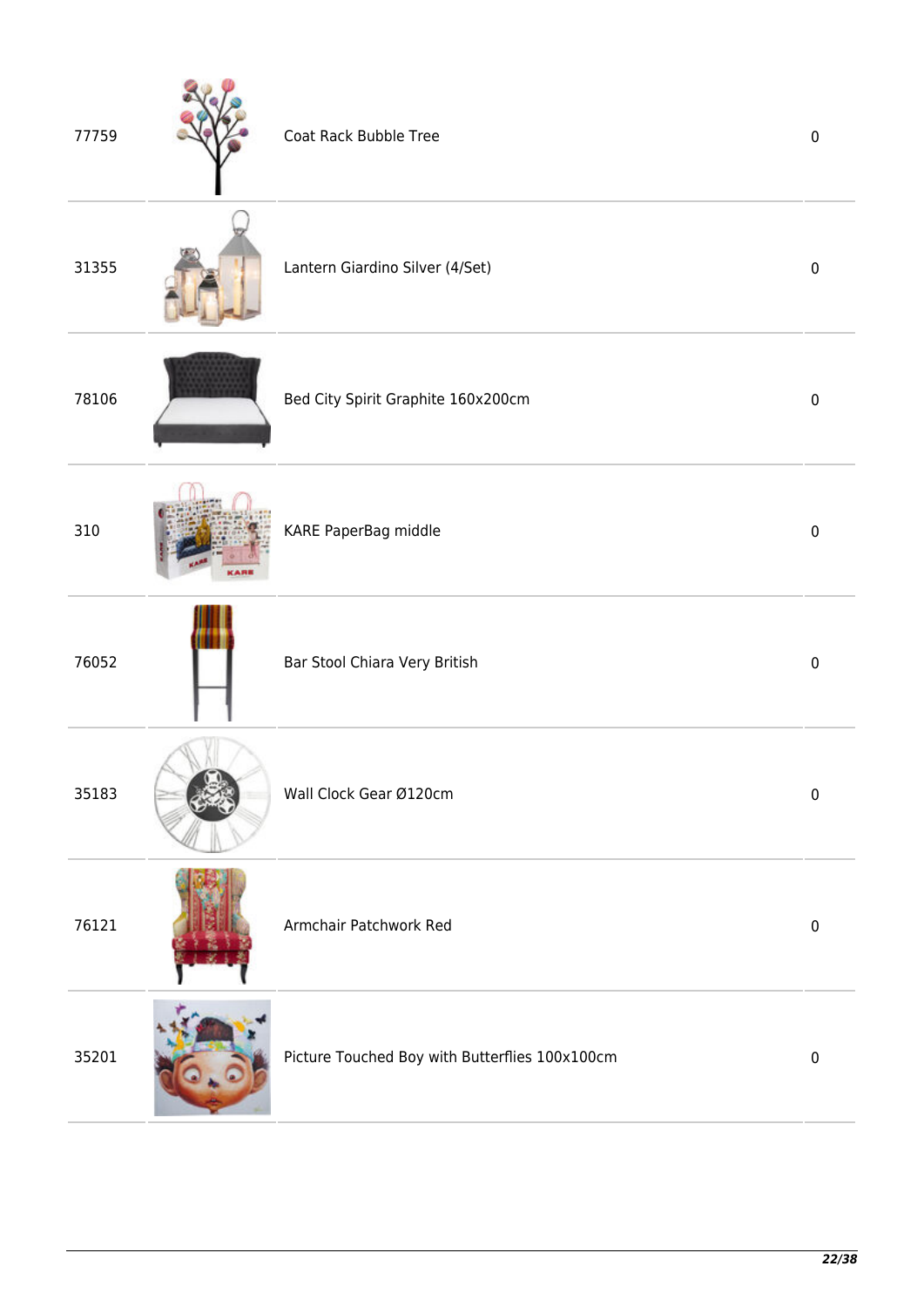| 35590 | Pendant Lamp Pole Black Six            | $\mathbf 0$ |
|-------|----------------------------------------|-------------|
| 35591 | Picture Glass Chaos Fire 150x120cm     | $\mathbf 0$ |
| 78128 | Armchair Regency Zebra                 | $\mathbf 0$ |
| 9162  | Table Officia Tempered Glass 160x80 cm | $\mathbf 0$ |
| 78335 | Sideboard Rodeo 3Doors 4Drw            | $\mathbf 0$ |
| 78336 | High Dresser Rodeo 3 Doors 8 Drawers   | $\pmb{0}$   |
| 78337 | Dresser Rodeo Zick Zack 6Drw           | $\pmb{0}$   |
| 922   | Table Base Polar (pair) 31x49cm        | $\pmb{0}$   |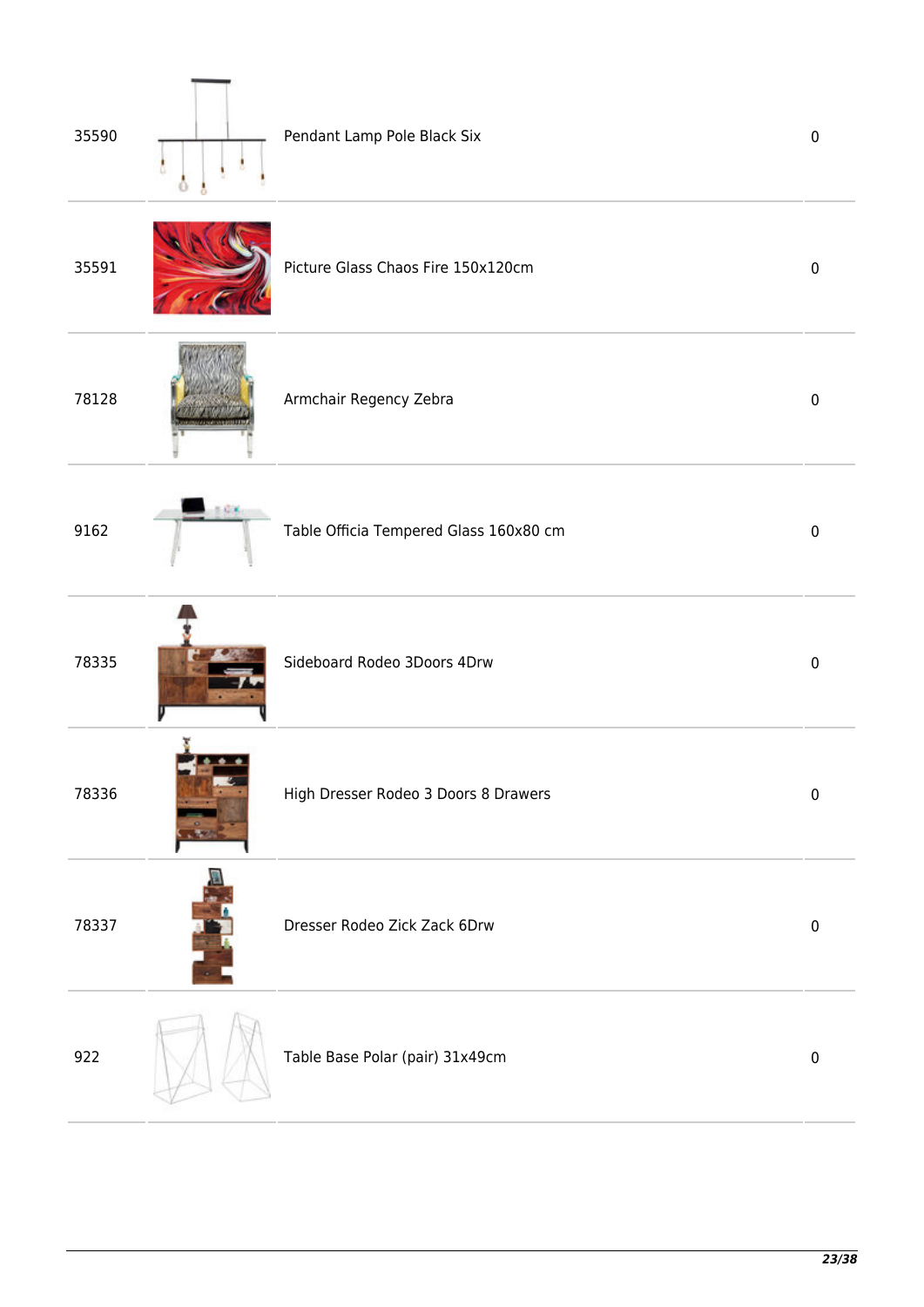| 78477 | Stool Ritmo Vintage Econo               | $\pmb{0}$    |
|-------|-----------------------------------------|--------------|
| 78482 | Bed City Spirit Linen Natural 160x200cm | $\mathbf 0$  |
| 78603 | Bed City Spirit Graphite 180x200cm      | $\mathbf 0$  |
| 9275  | Shoe Container Caruso 5 Silver brushed  | $\mathbf{0}$ |
| 21002 | Shopelement Table Factory 200x100cm     | $\mathbf{0}$ |
| 9287  | Shoe Container Caruso 3 White           | $\pmb{0}$    |
| 25030 | Natural Wood Maintenance Wax 250 ml     | $\pmb{0}$    |
| 69318 | Floor Lamp Gooseneck Black              | $\pmb{0}$    |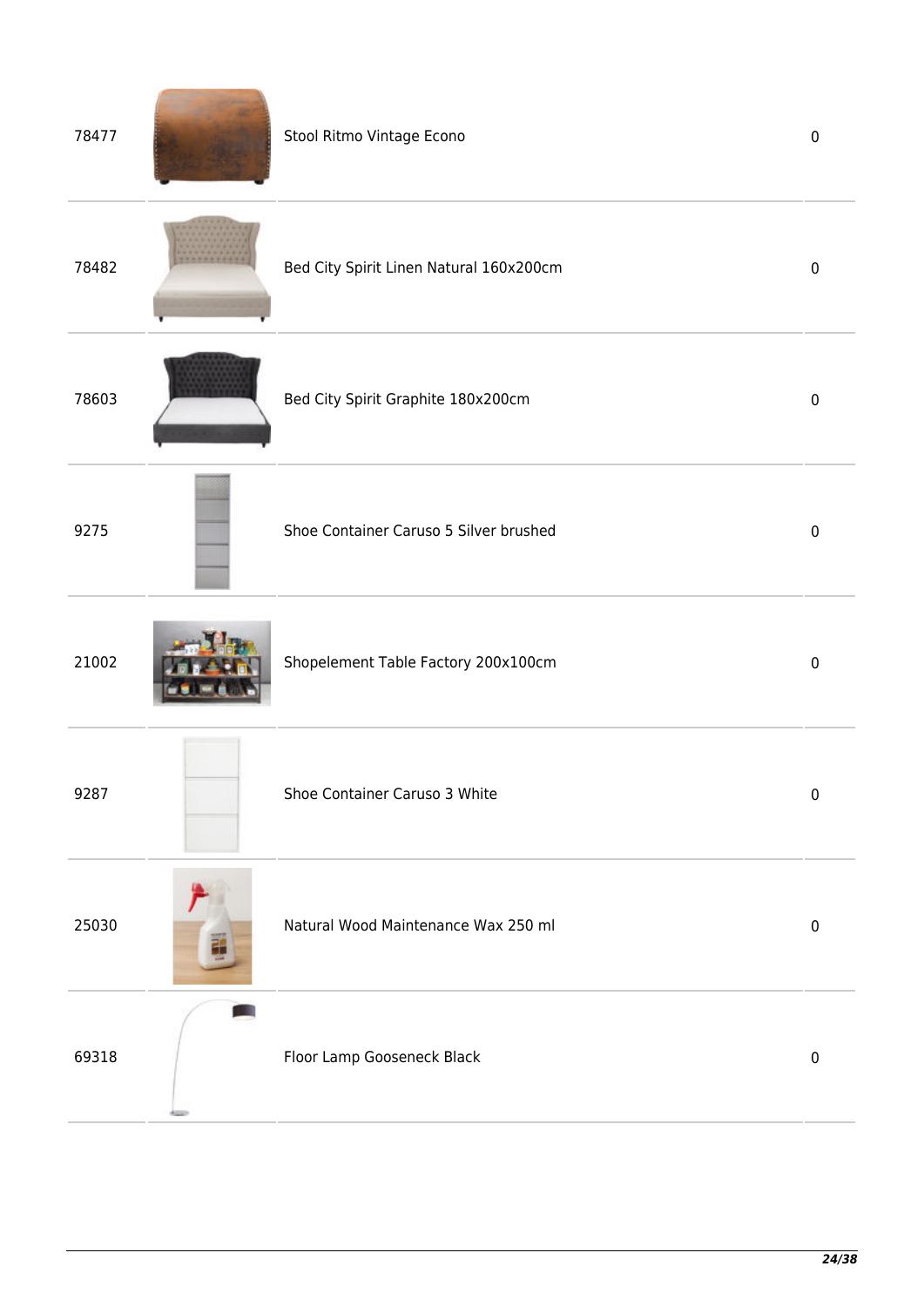| 25037 | Leather Maintenance (4/part)               | $\mathbf 0$ |
|-------|--------------------------------------------|-------------|
| 35777 | Pendant Lamp Parecchi Colore 100cm         | $\mathbf 0$ |
| 35791 | Deco Figurine Nude Man Bow 137cm           | $\pmb{0}$   |
| 35846 | Picture Frame Mirror Leopard 80x80cm       | $\pmb{0}$   |
| 35855 | Picture Glass Lion King Standing 160x120cm | $\pmb{0}$   |
| 35857 | Picture Glass Times Square Move 160x120cm  | $\pmb{0}$   |
| 35971 | Key Box Safe                               | $\pmb{0}$   |
| 73741 | Armchair Oxford Vintage Smart              | $\mathbf 0$ |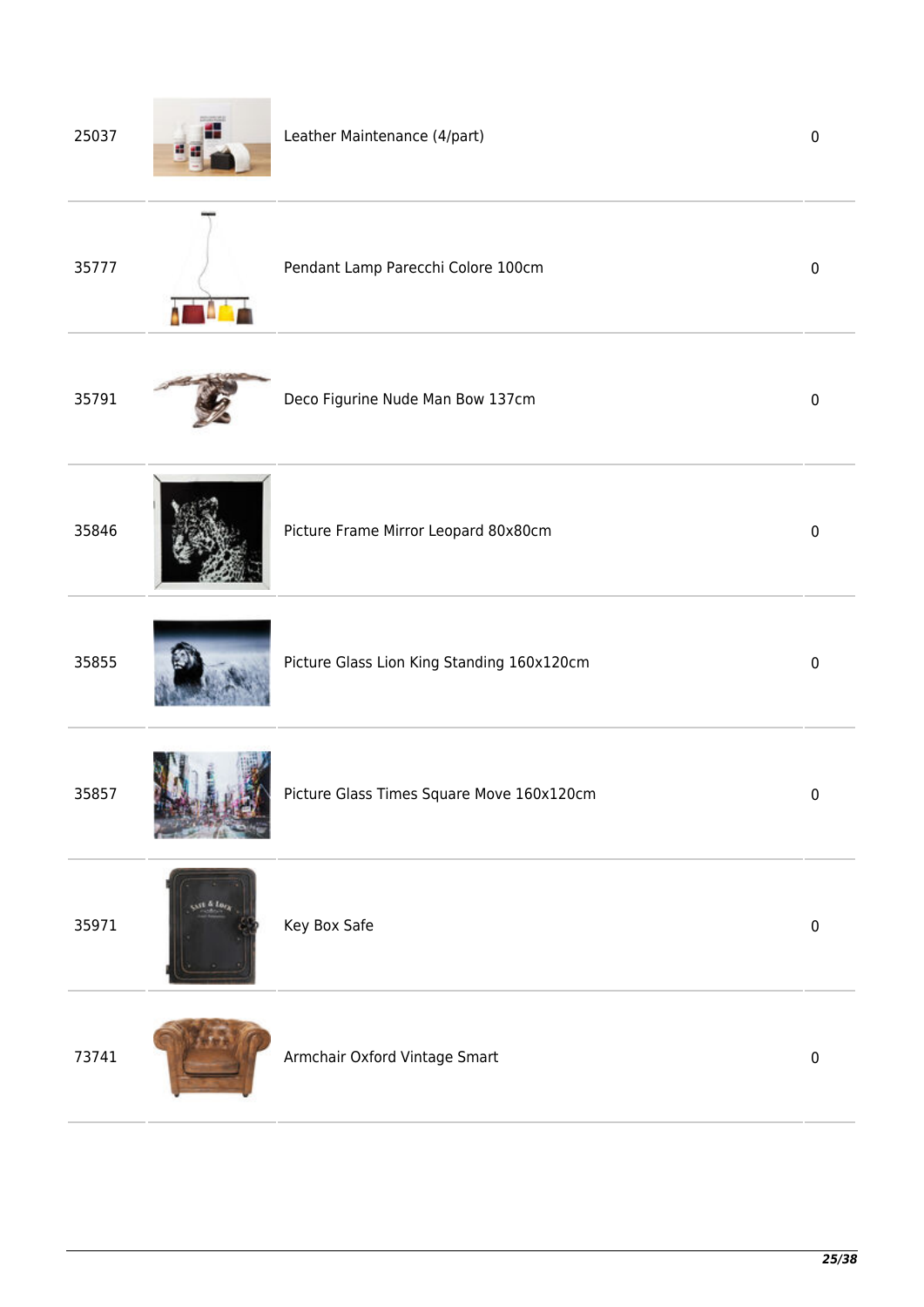| 38060 | Plate Organic Black Ø20cm                  | $\pmb{0}$ |
|-------|--------------------------------------------|-----------|
| 36053 | Cigarette Case Television                  | $\pmb{0}$ |
| 31370 | Deco Figurine Elefant Zirkus (2/Set)       | $\pmb{0}$ |
| 36159 | Deco Head Buffalo Copper                   | $\pmb{0}$ |
| 36166 | Deco Globe Vintage Assorted                | $\pmb{0}$ |
| 73933 | <b>Bar Cabinet Globetrotter</b>            | $\pmb{0}$ |
| 36190 | Floor Lamp Flexible Mocca Tre              | $\pmb{0}$ |
| 79437 | Coffee Table Loft Triangle Vintage (3/Set) | $\pmb{0}$ |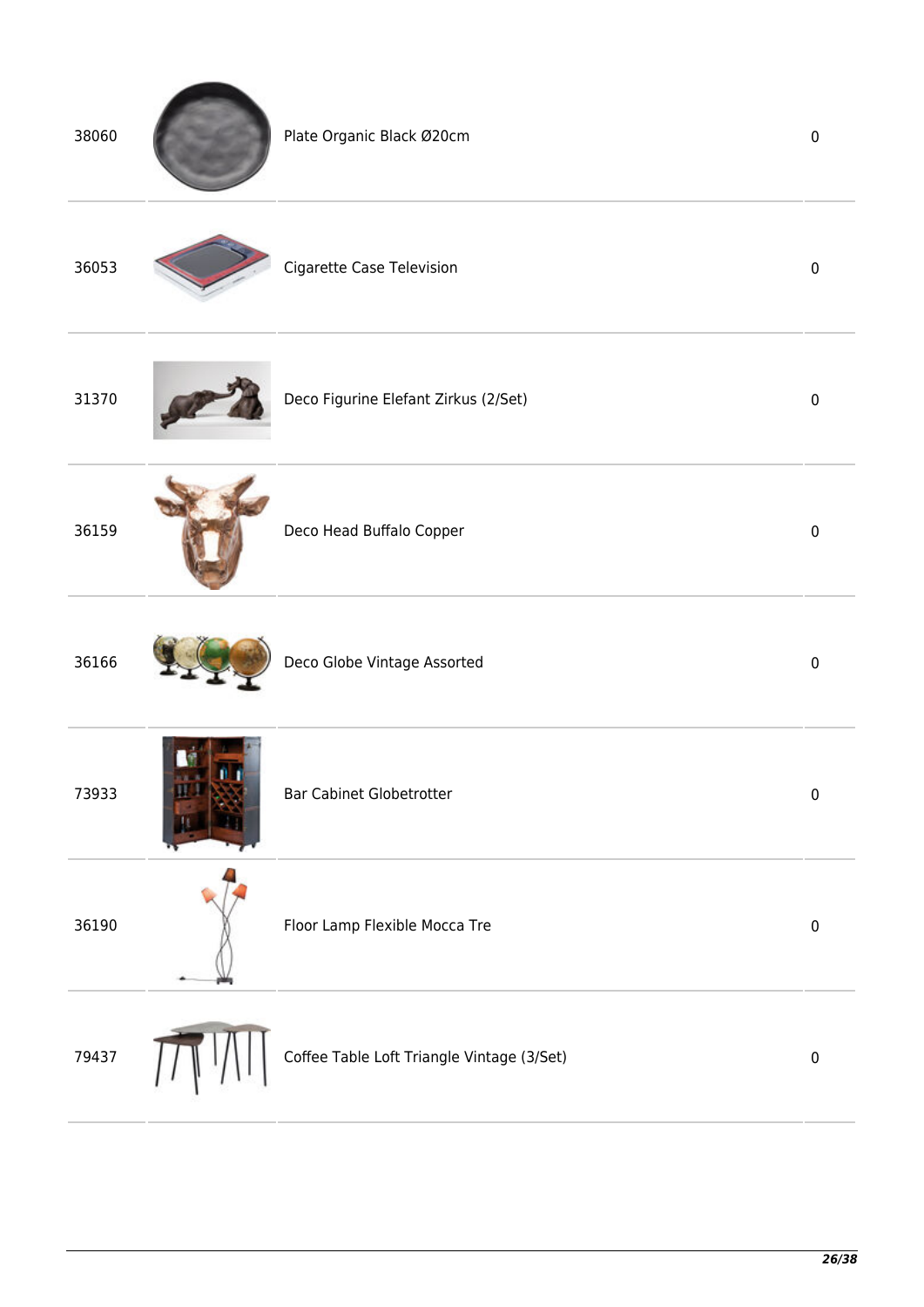| 36593 | Floor Lamp Rocky                             | $\pmb{0}$ |
|-------|----------------------------------------------|-----------|
| 76343 | Armchair Denver Cow                          | $\pmb{0}$ |
| 41910 | Table Polar Chrome 8 mm tempered glass       | $\pmb{0}$ |
| 41920 | Glass Set Polar 8 mm tempered (2/part)       | $\pmb{0}$ |
| 42210 | Pendant Lamp Parecchi Black 100              | $\pmb{0}$ |
| 78581 | Chair with Armrest Costa Walnut              | $\pmb{0}$ |
| 78777 | Side Table Loft Square Vintage 41x41 (3/Set) | $\pmb{0}$ |
| 76428 | Coffee Table Network 105x105cm               | $\pmb{0}$ |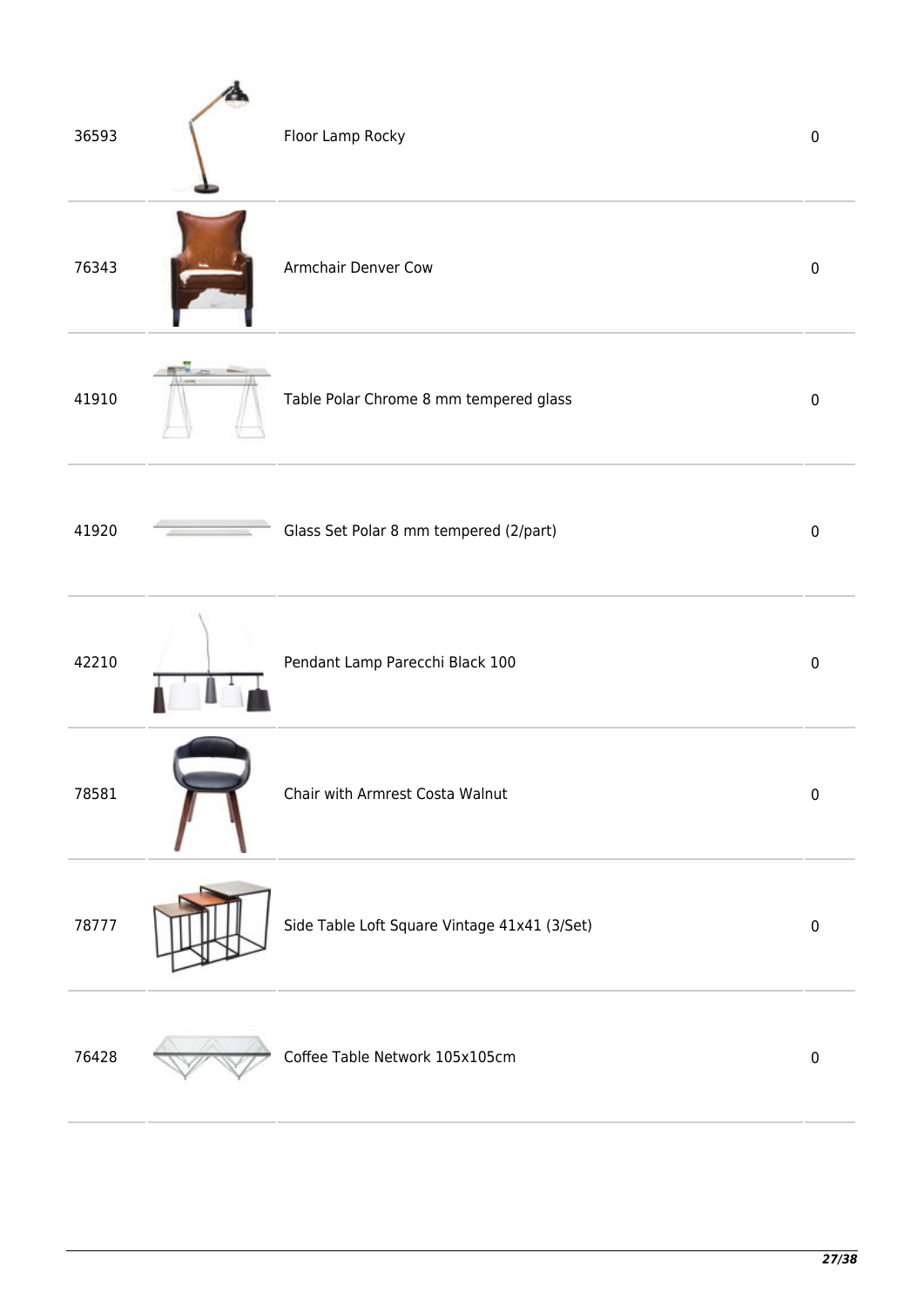| 78892 | Side Table Animal Tiger Ø35cm      | $\pmb{0}$   |
|-------|------------------------------------|-------------|
| 78893 | Side Table Animal Elephant Ø35cm   | $\pmb{0}$   |
| 76447 | Dresser Small Authentico 50x50cm   | $\mathbf 0$ |
| 78930 | Chair Milano Vintage               | $\pmb{0}$   |
| 78943 | Side Table Animal Polar Bear Ø37cm | $\pmb{0}$   |
| 76591 | Dresser Illusion Big 4 Drawers     | $\pmb{0}$   |
| 9161  | Table Base Officia Bureau          | $\pmb{0}$   |
| 79425 | Sofa Desire 3-Seater Vintage Eco   | $\pmb{0}$   |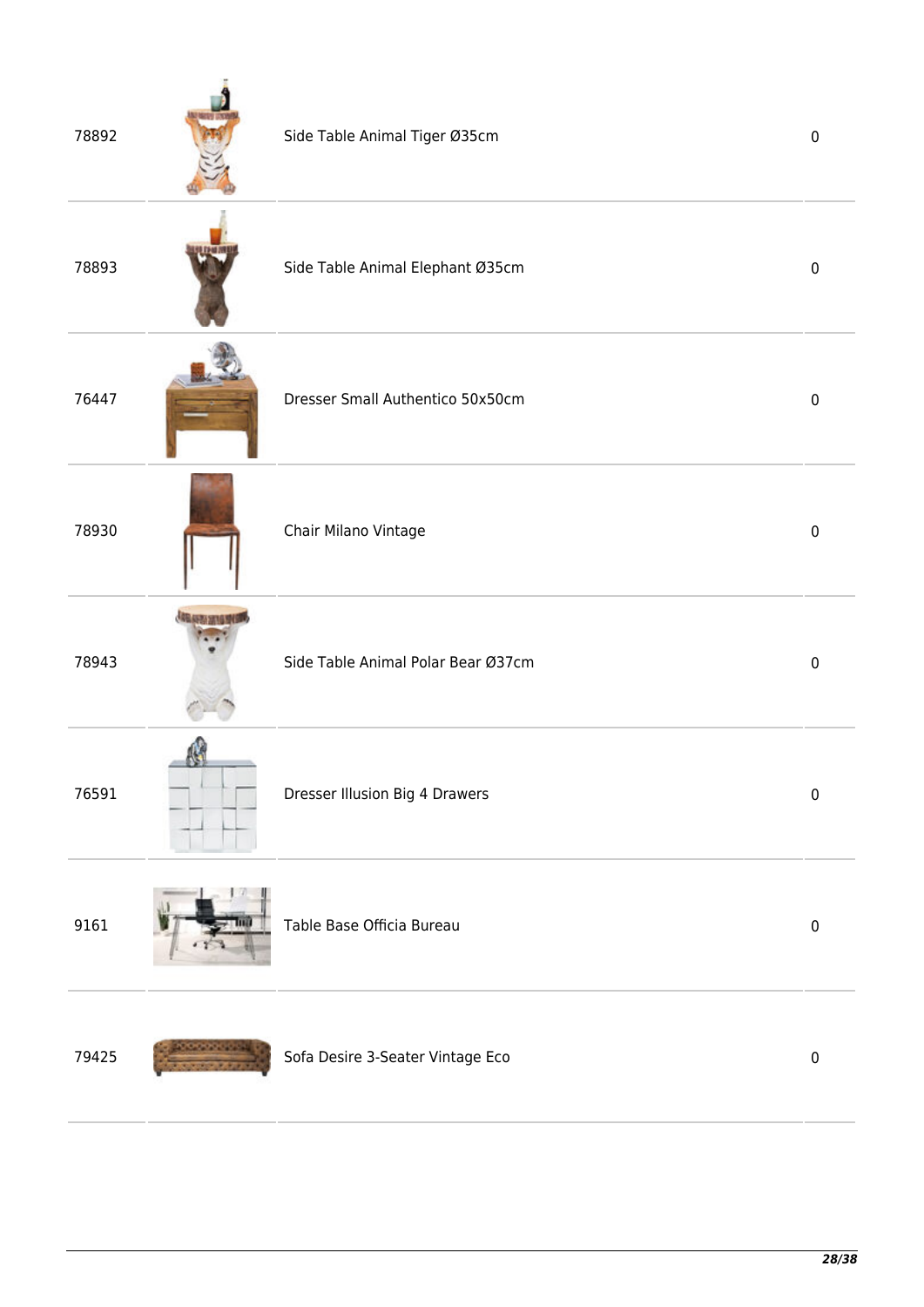| 36740 | Deco Etagere Paradise 200cm                     | $\pmb{0}$ |
|-------|-------------------------------------------------|-----------|
| 36746 | Deco Object Cherry 22cm                         | $\pmb{0}$ |
| 36747 | Deco Object Cherry 31cm                         | $\pmb{0}$ |
| 32681 | VIP Stand Vegas Silver 1pc                      | $\pmb{0}$ |
| 74771 | Shelf Authentico Zick Zack 60x150cm             | $\pmb{0}$ |
| 36793 | Picture Frame Mirror Skull 100x100cm            | $\pmb{0}$ |
| 37104 | Picture Touched Flower Boat Blue Pink 120x160cm | $\pmb{0}$ |
| 66022 | Money Box Rockstar Pig                          | $\pmb{0}$ |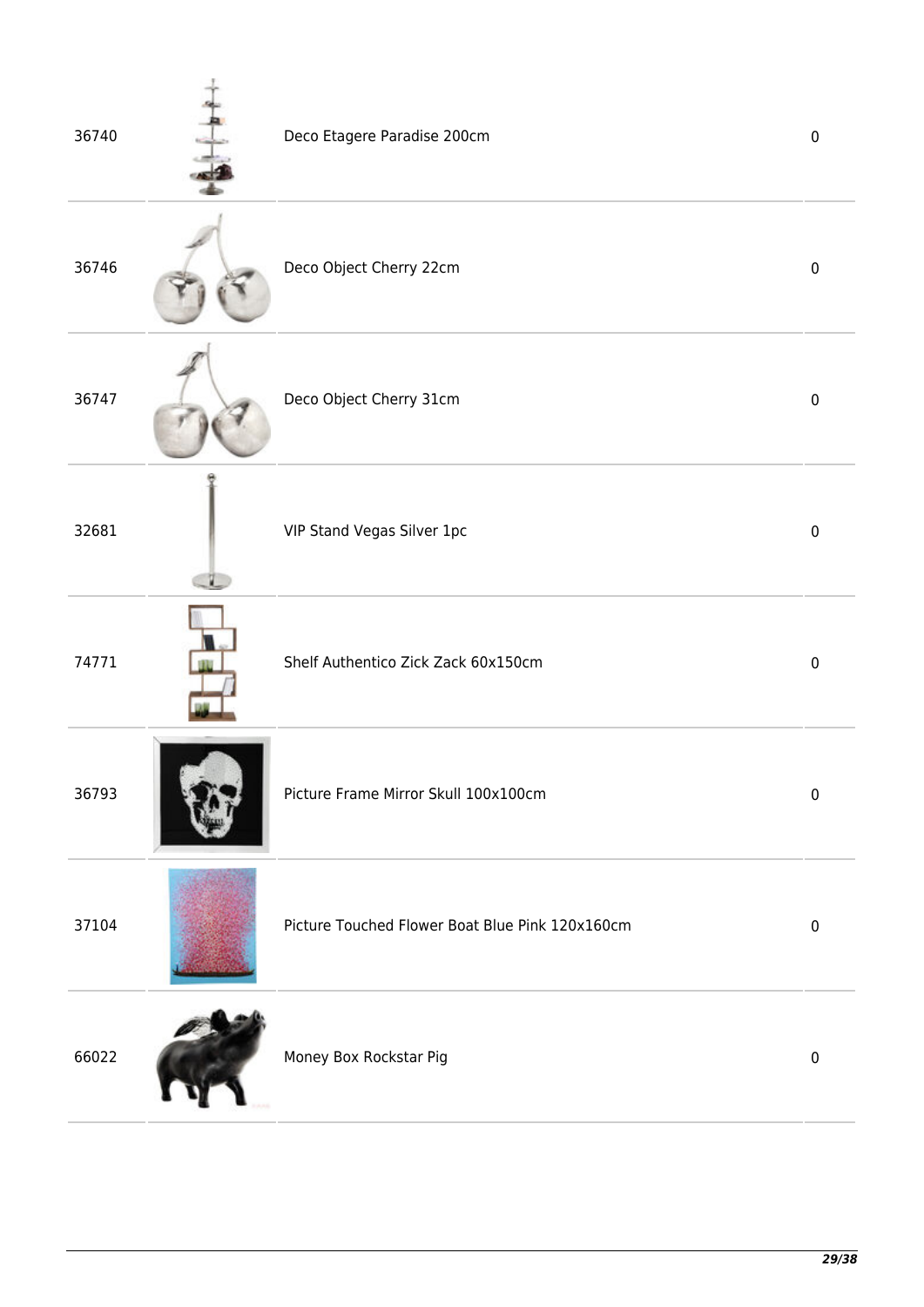| 38355 | Pendant Lamp Parecchi Art House 150cm | $\pmb{0}$ |
|-------|---------------------------------------|-----------|
| 76652 | VIP Baggage Trolley Vegas Silver      | $\pmb{0}$ |
| 43741 | Armchair Cambridge Vintage Econo      | $\pmb{0}$ |
| 78993 | Table Pure Nature 195x100cm 5cm       | $\pmb{0}$ |
| 79005 | Mirror Ice Flowers 194x102cm          | $\pmb{0}$ |
| 30795 | Deco Object Athlet White Small        | $\pmb{0}$ |
| 79066 | Sofa Square Dance 3-Seater            | $\pmb{0}$ |
| 75952 | Bench Railway 180                     | $\pmb{0}$ |
|       |                                       |           |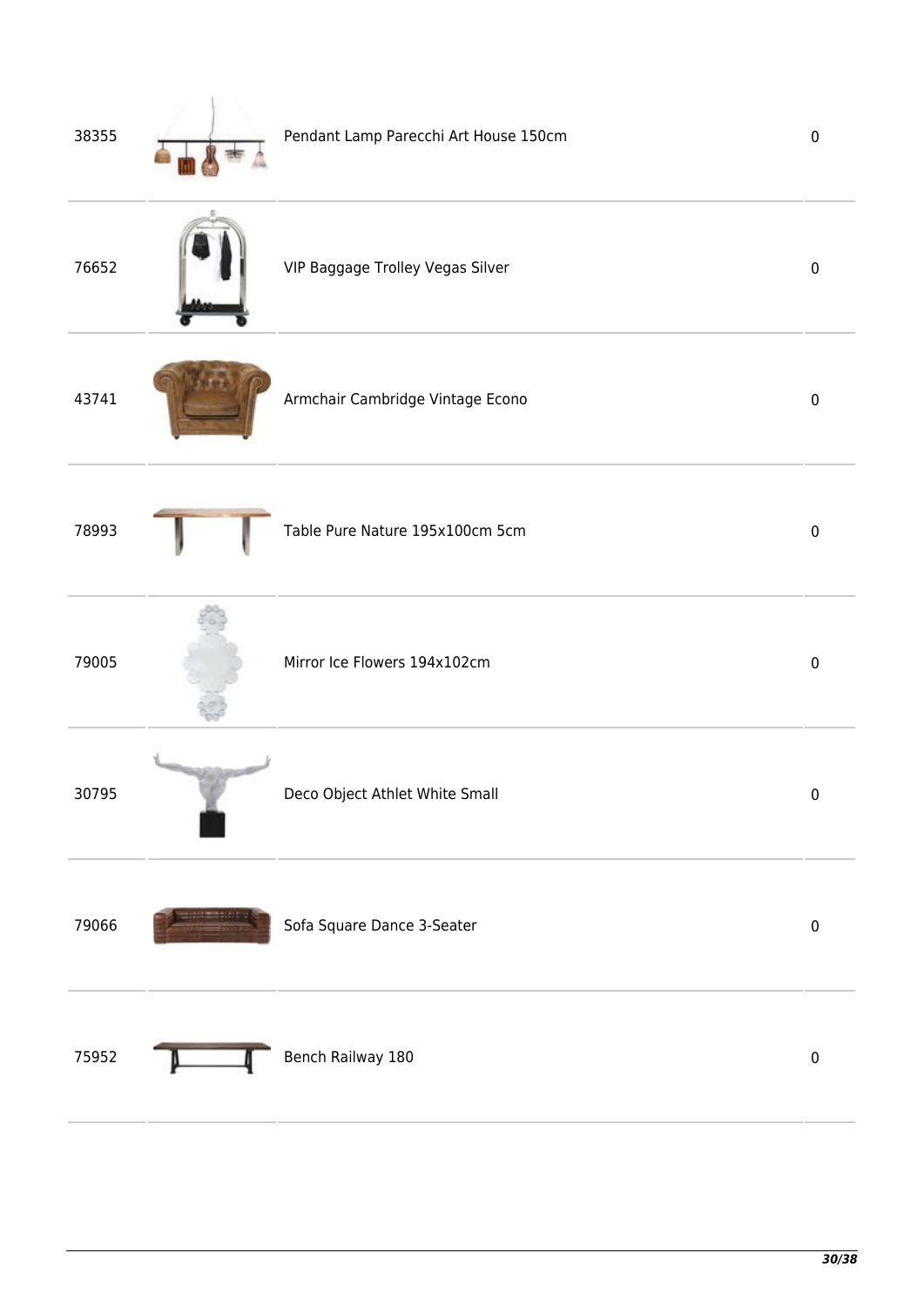| 79104 |    | Dresser Finca 10 Drawers    | $\pmb{0}$ |
|-------|----|-----------------------------|-----------|
| 79151 |    | Lowboard Rodeo 1 Door 3 Drw | $\pmb{0}$ |
| 76088 |    | <b>Bench Motley Coffee</b>  | $\pmb{0}$ |
| 74897 |    | Mirror Prisma 140x105       | $\pmb{0}$ |
| 79192 |    | Stool Dollar                | $\pmb{0}$ |
| 79214 | 受証 | Table Duld Range 220x100cm  | $\pmb{0}$ |
| 79217 |    | Sideboard Duld Range        | $\pmb{0}$ |
| 79232 |    | Chair East Side Wood        | $\pmb{0}$ |
|       |    |                             |           |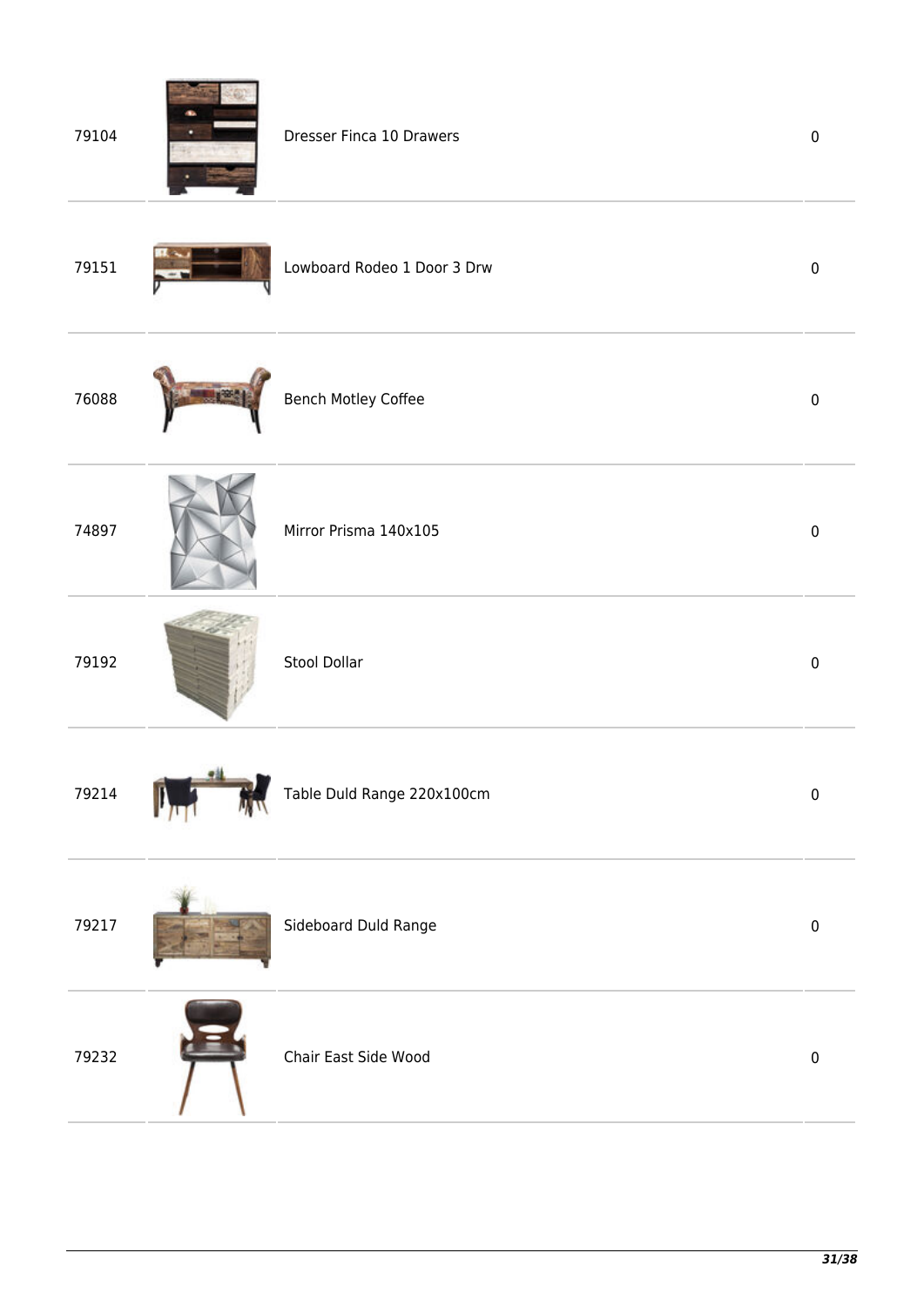| 79253 |    | Newspaper Rack Exposition 174cm        | $\pmb{0}$ |
|-------|----|----------------------------------------|-----------|
| 74899 |    | Console Prisma                         | $\pmb{0}$ |
| 68825 |    | Ashtray Cristallo Smoke Assorted       | $\pmb{0}$ |
| 76821 | Ϊ× | Table Chalet Louis 200x100cm           | $\pmb{0}$ |
| 37976 |    | Mug Neo Barock                         | $\pmb{0}$ |
| 79403 |    | Rocking Chair Swing Ritmo Vintage Grey | $\pmb{0}$ |
| 79404 |    | Stool Ritmo Vintage Grey               | $\pmb{0}$ |
| 76860 |    | <b>Bar Stool Ornament Black</b>        | $\pmb{0}$ |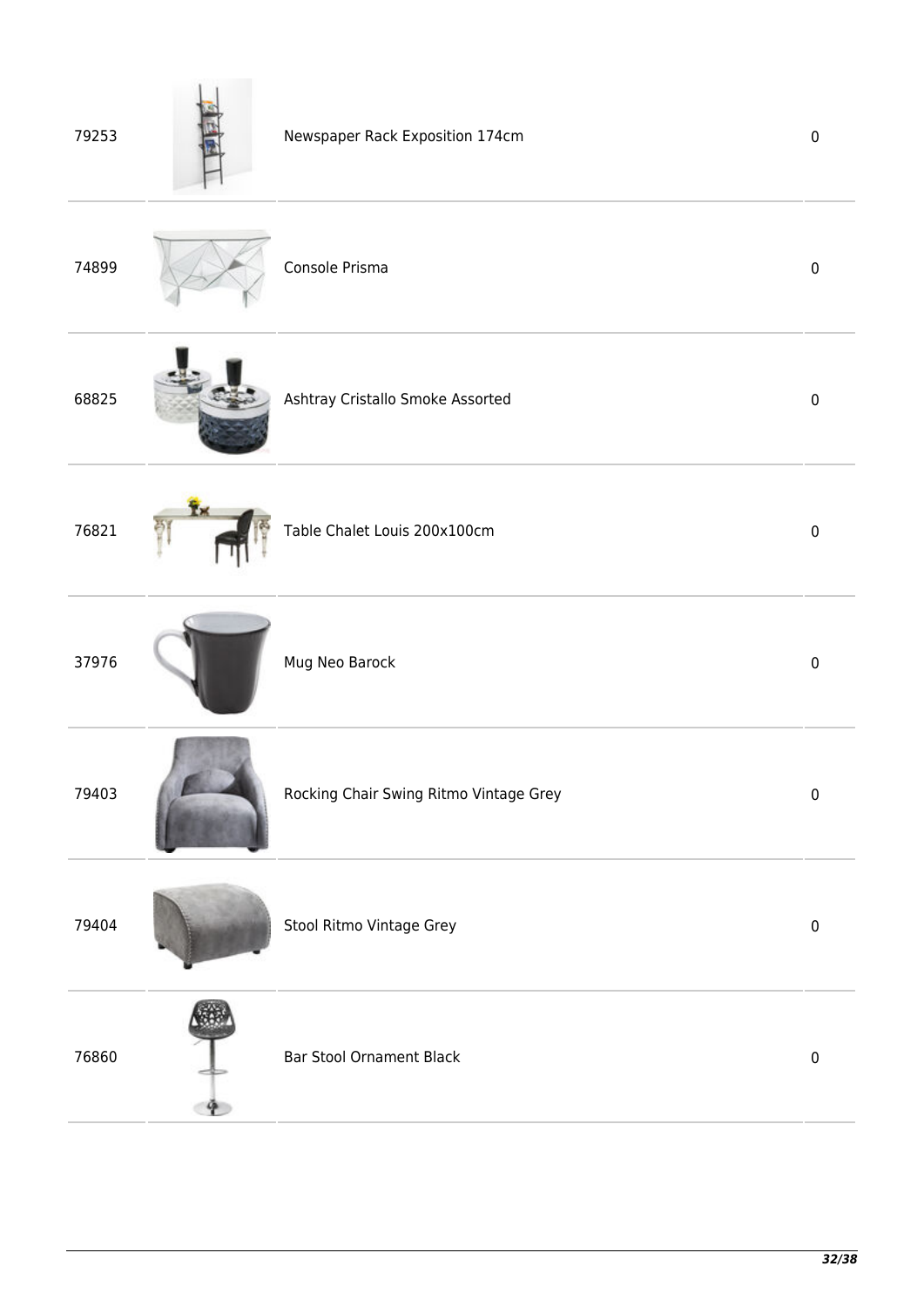| 38389 | Carpet Zebra 170x210cm                        | $\pmb{0}$   |
|-------|-----------------------------------------------|-------------|
| 80862 | Chair Lara Grey                               | $\pmb{0}$   |
| 79615 | Armchair Desire Grey                          | $\pmb{0}$   |
| 79616 | Sofa Desire 3-Seater Silver Grey              | $\pmb{0}$   |
| 79617 | Armchair Desire Velvet Khaki                  | $\pmb{0}$   |
| 32973 | Carpet Cosmo Grey Fur 170x240cm               | $\pmb{0}$   |
| 37291 | Picture Glass Proud Lion 180x120cm            | $\pmb{0}$   |
| 37293 | Picture Glass Grand Central Station 160x120cm | $\mathbf 0$ |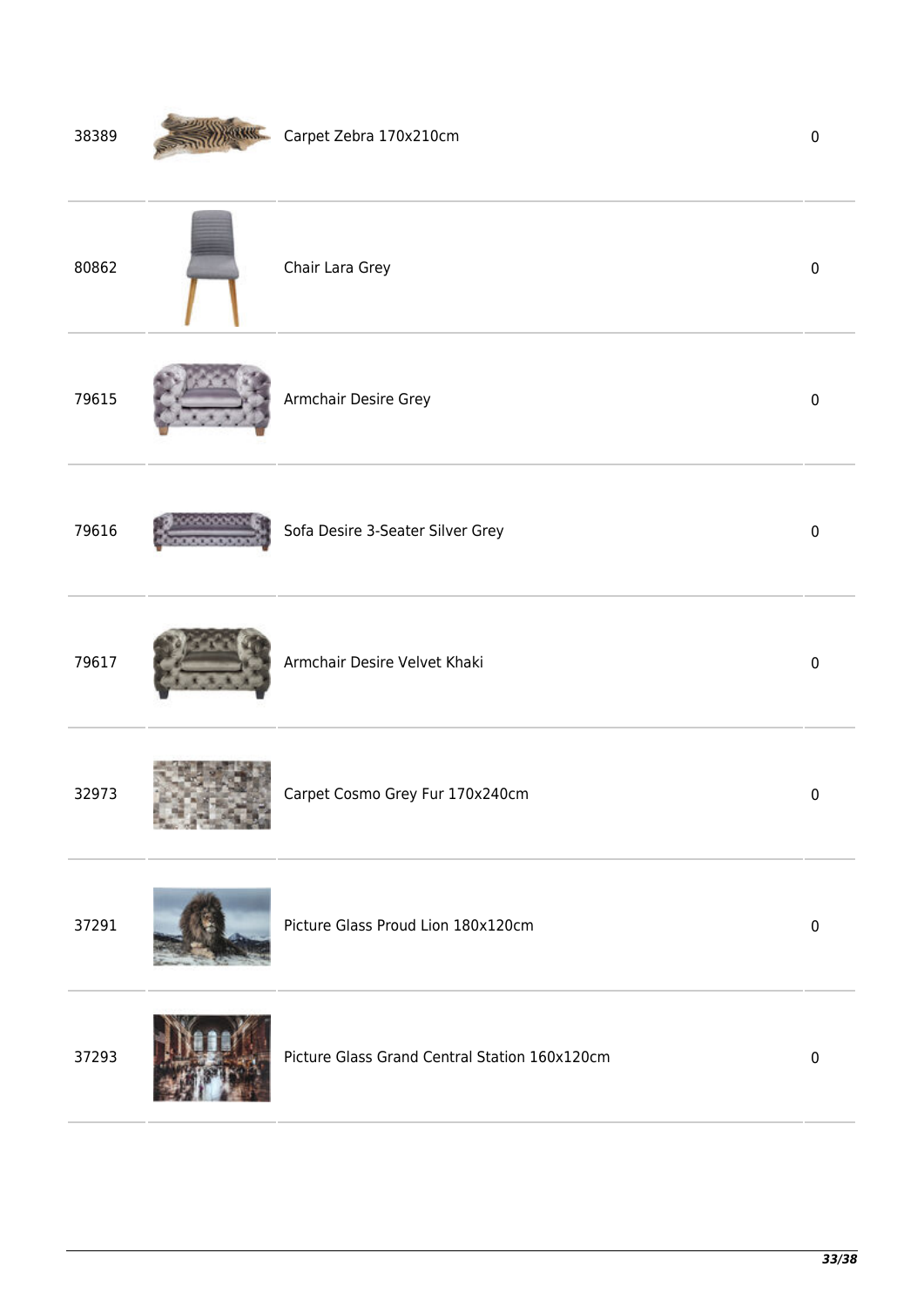| 75063 | k. | Authentico Table 160x80cm            | $\pmb{0}$   |
|-------|----|--------------------------------------|-------------|
| 37359 |    | Carpet Kelim Pop Yellow 170x240cm    | $\pmb{0}$   |
| 37360 |    | Carpet Kelim Pop Grey 170x240cm      | $\pmb{0}$   |
| 37363 |    | Carpet Kelim Pop Turquoise 170x240cm | $\pmb{0}$   |
| 33233 |    | Carpet Cosmo Grey Fur 200x300cm      | $\mathbf 0$ |
| 79526 |    | Bench Gym Gabby 153cm                | 0           |
| 79570 |    | Chair with Armrest Jazz Rosegold     | $\pmb{0}$   |
| 79577 |    | Coffee Table Wire Black (2/Set)      | $\pmb{0}$   |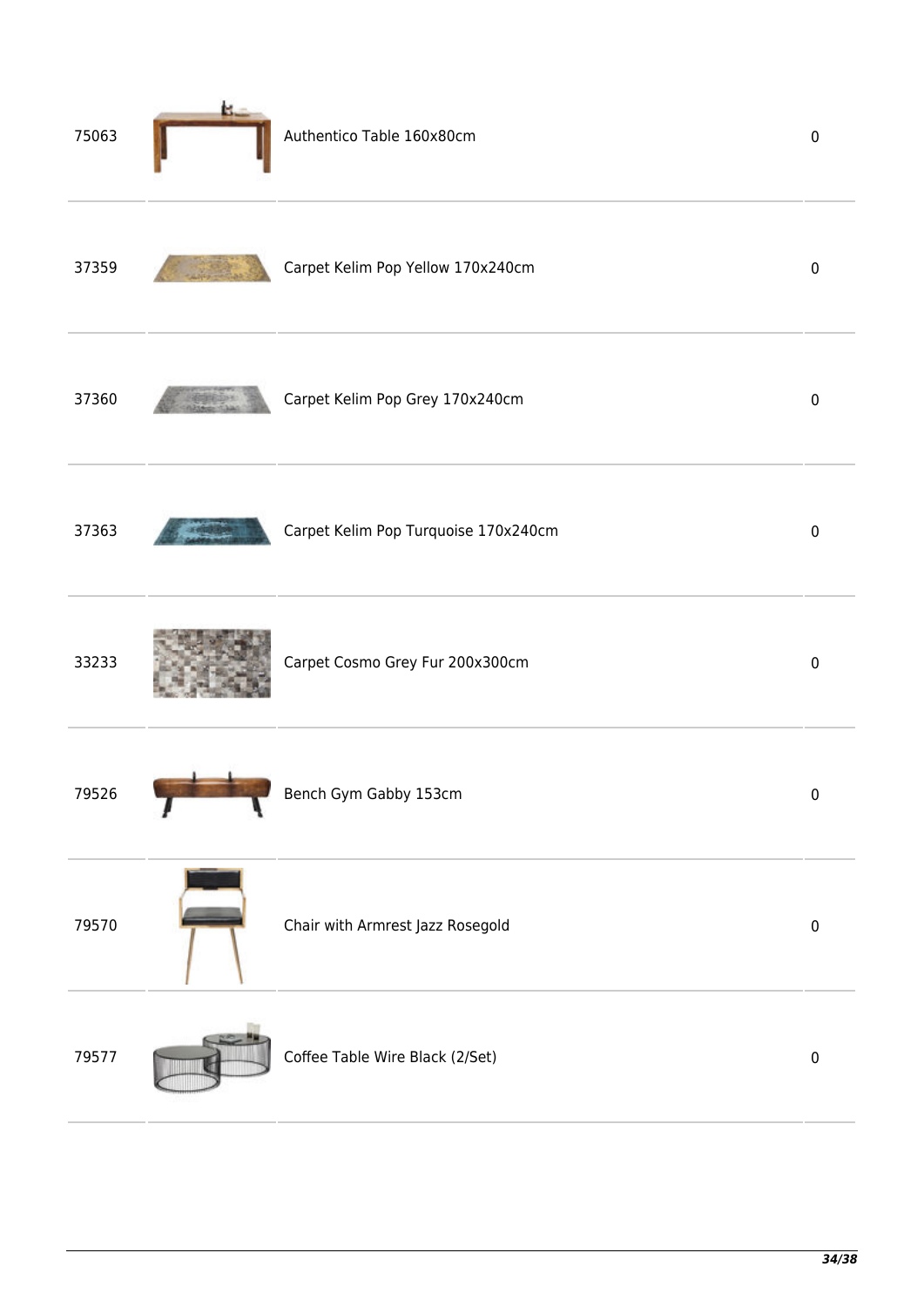| 76718 |                           | Nest Of 3 Tables Clear Club         | $\pmb{0}$   |
|-------|---------------------------|-------------------------------------|-------------|
| 79621 |                           | Table Molekular Gold Ø120cm         | $\mathbf 0$ |
| 79622 |                           | Coffee Table Network Gold 105x105cm | $\mathbf 0$ |
| 69748 |                           | Deco Figurine Dancing Cows          | $\mathbf 0$ |
| 79985 |                           | Mirror Sprocket Ø92cm               | $\pmb{0}$   |
| 79698 | $\widetilde{\phantom{a}}$ | Bar Stool Costa Black               | $\pmb{0}$   |
| 79716 |                           | Umbrella Stand Umbrella             | $\pmb{0}$   |
| 33289 |                           | Wall Clock Gear Ø60cm               | $\pmb{0}$   |
|       |                           |                                     |             |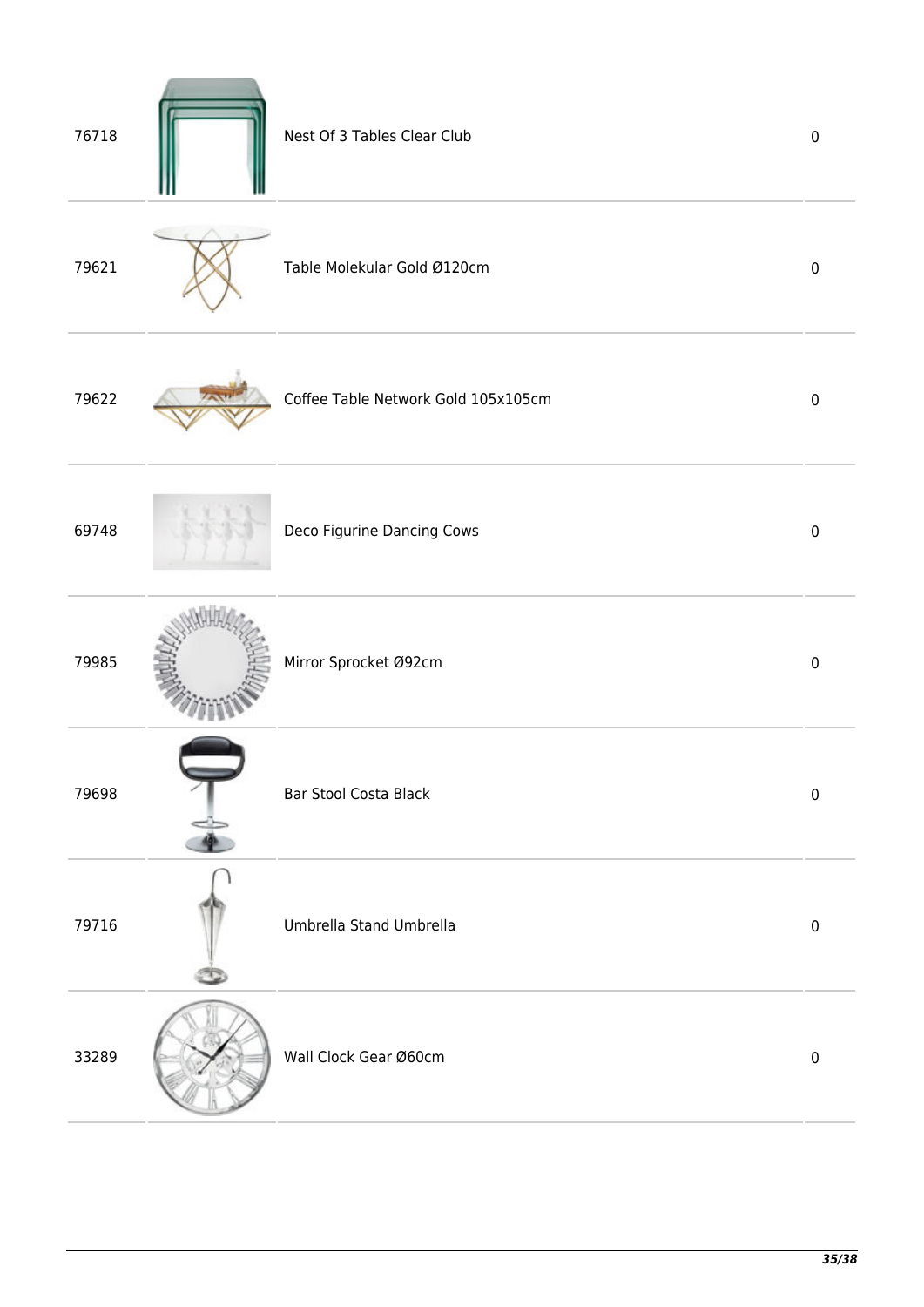| 79744 |                 | Floor Mirror Frame Eve Silver 55x180cm | $\mathbf 0$ |
|-------|-----------------|----------------------------------------|-------------|
| 33297 |                 | Acrylic Painting Sunglasses 150x120cm  | $\mathbf 0$ |
| 79749 |                 | Side Table Animal Koala Ø33cm          | $\mathbf 0$ |
| 79763 |                 | Mirror Sunbeam Ø90cm                   | $\mathbf 0$ |
| 79764 |                 | Cabinet Shanti Surprise Puzzle 2Doors  | $\pmb{0}$   |
| 38061 |                 | Bowl Organic Black Ø15cm               | $\pmb{0}$   |
| 79823 |                 | Armchair Butterfly Brown Econo         | $\pmb{0}$   |
| 69841 | ⋒<br><b>CEO</b> | Floor Lamp Calotta Chrome              | $\pmb{0}$   |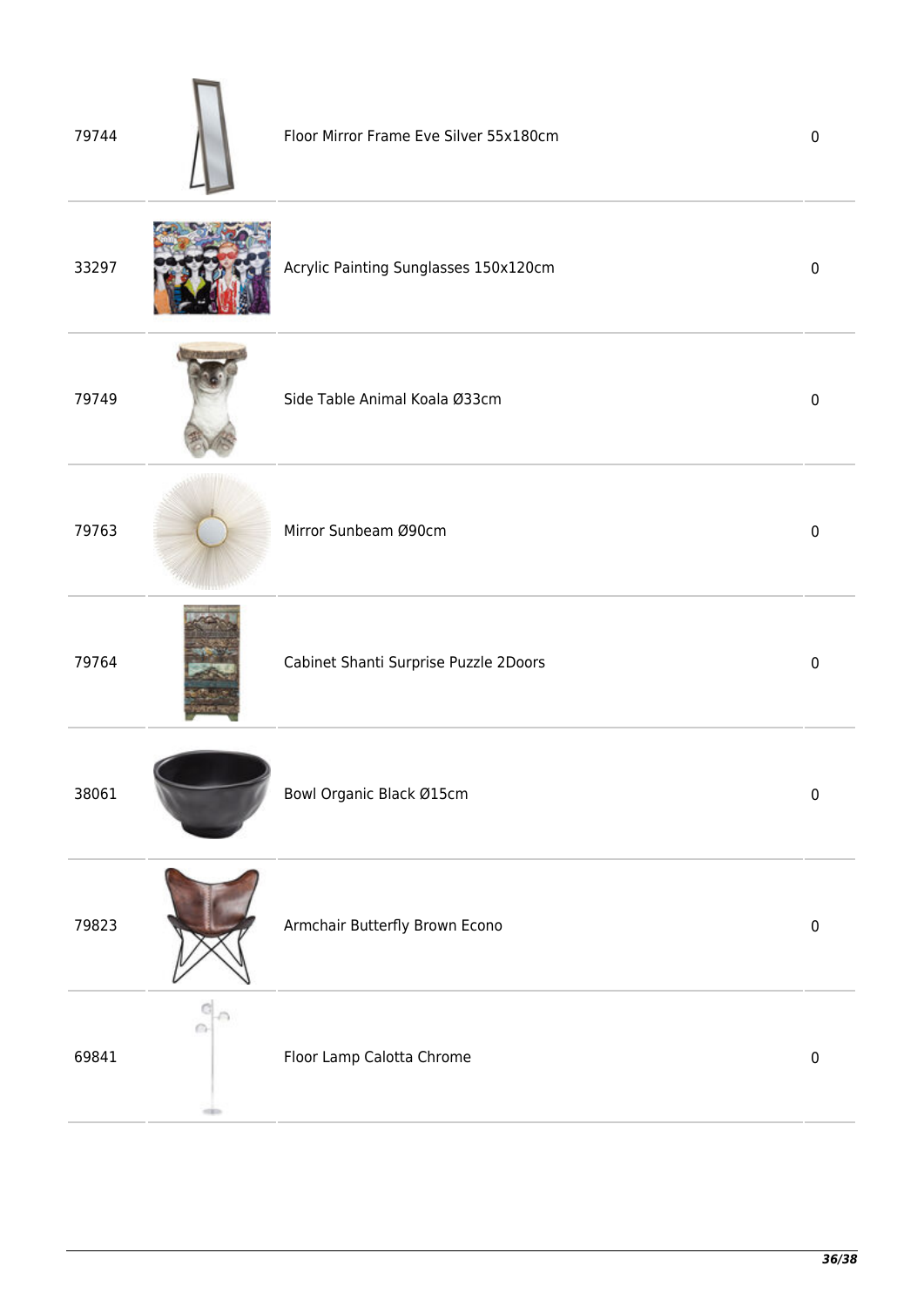| 31764 | Table Lamp Nature Horizontal     | $\pmb{0}$ |
|-------|----------------------------------|-----------|
| 77066 | Bar Cabinet Globetrotter Medium  | $\pmb{0}$ |
| 37799 | Bulb LED Bulb 3W Ø9,5cm          | $\pmb{0}$ |
| 37802 | Bulb LED Bulb Bright             | $\pmb{0}$ |
| 79910 | Dresser Quinta 14 Drawers        | $\pmb{0}$ |
| 79911 | Dresser Quinta 10 Drawers        | $\pmb{0}$ |
| 37815 | <b>Bulb LED Bulb Classic</b>     | $\pmb{0}$ |
| 79892 | Corner Sofa Desire Velvet Grey R | $\pmb{0}$ |